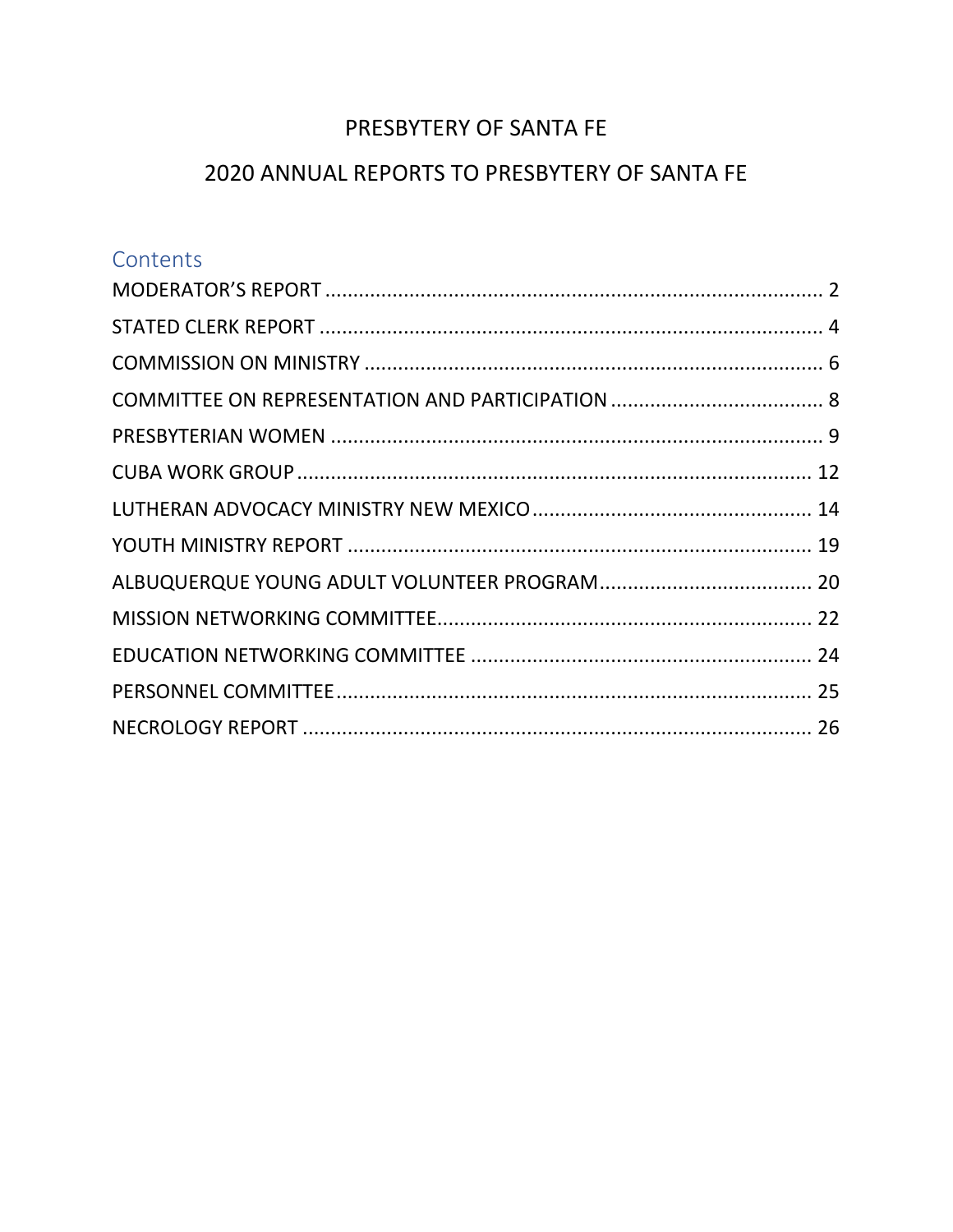# <span id="page-1-0"></span>MODERATOR'S REPORT

So…in last year's Moderator's report, I included the following:"… Isaiah 11:1-9 [our theme this year]is a scripture of great depth and breadth. It begins with a reminder of our roots "A shoot will come from the stump of Jesse…" and gives us a vision of the world turned upside down in the peaceable kingdom, "The wolf will live with the lamb…they won't harm or destroy anywhere on my holy mountain." These exciting words speak to us of the call that is renewed with each generation to serve the world as God's people, and that when we do, things end up looking very differently…" So…yeah…let me start by apologizing for jinxing us. The world definitely got turned upside down this year, and not anything like what I was intending.

However, in the midst of what has been a chaotic year (to say the least), some amazing ministry has been done by this presbytery. We started off with a February Presbytery meeting where we turned worship upside down with an Improv service, and we began our process for a new logo design.

Then March happened…in a time that has been devastating to so many. The lives lost. The jobs lost. Our culture was turned upside down, and as I write this, there is no end in sight. This has been soul crushing on so many fronts.

And yet…Something incredible has also come out of all of this. We have been doing worship together as a presbytery every Sunday with the benefit of technology. That same technology we have been pushing for years, and always been told, there are too many people who can't adapt to doing all this "online stuff." Well sometimes a crisis teaches us a lot quickly. We have worshipped online. We have met regularly with leaders on Zoom to talk about best practices during this Covid time. We have had mission fairs, antiracism classes/challenges, and yes, even presbytery online. It is remarkable how we have grown into the technology. Beyond that, you also rose to the occasion to assist your community through the Family-to-Family Fund. To date we have raised close to \$50,000 and supported almost 50 families, and we still have much left over to continue doing good (please point people struggling to the application on the website!)

Even more remarkable has been the way that leaders across the presbytery have come together to plan worship for all of our churches, week in and week out. At one point we had as many as 20 churches tuning in, and even now, my understanding is that 14 continue to regularly participate. The deep camaraderie of the pastoral leadership has been so meaningful, and personally, I can say it is this deep bond with the leaders, and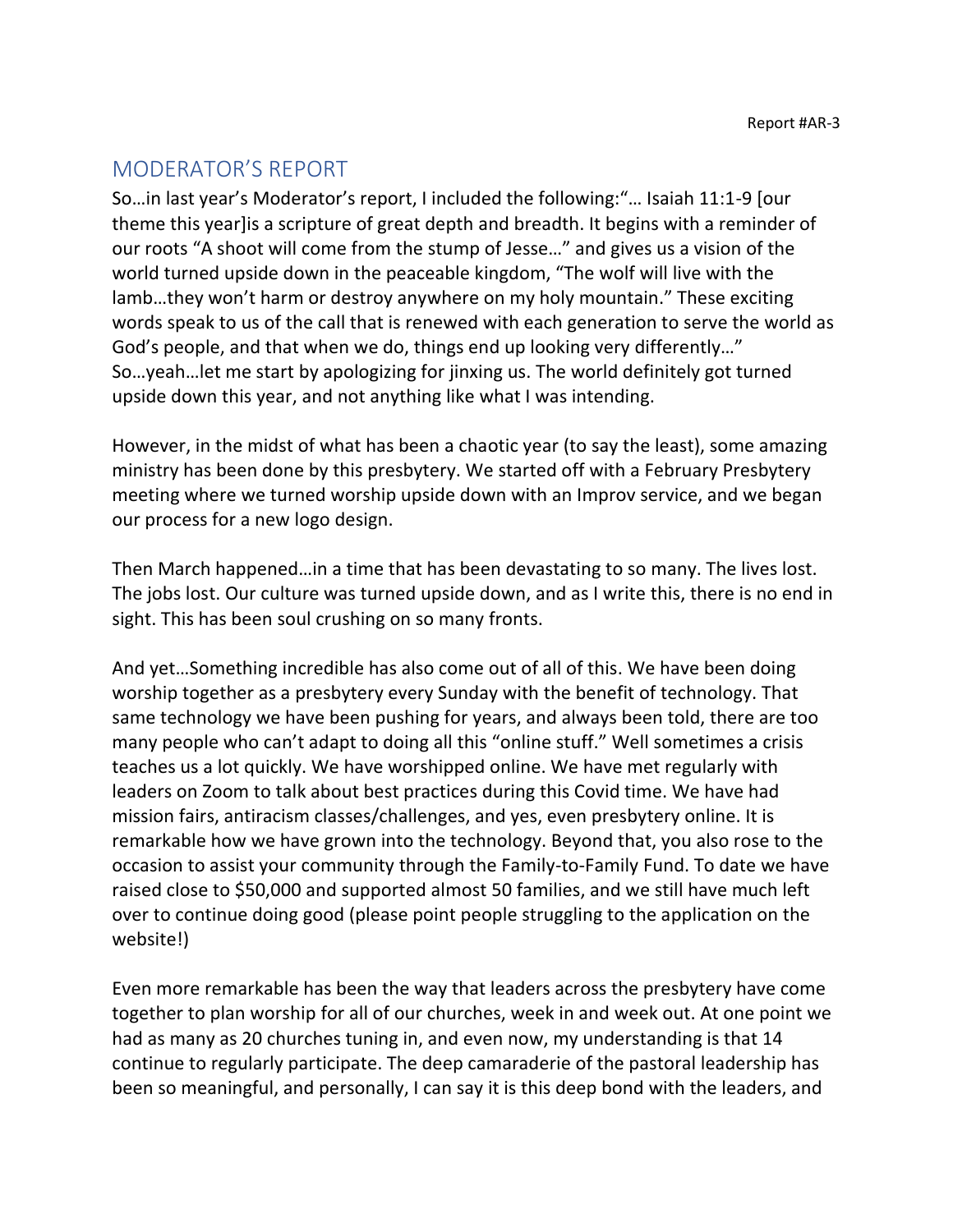our meeting every Tuesday morning that has helped me get through this time. Thank you to all of you for supporting one another through this!

Of course, this report would not be complete without mentioning the new logo, as well as the new design that we are set to vote on at the October Meeting as well. I am excited by the transformations I have seen, and certainly never thought we would see the likes of all of this transformation within such a short amount of time. I have been humbled to serve you for two years, and be surrounded by so many people who have stepped up to make exciting things happen. Thank you for all you have done. I look forward to what is next for Santa Fe Presbytery.

Grace and Peace,

Rev. Seth Finch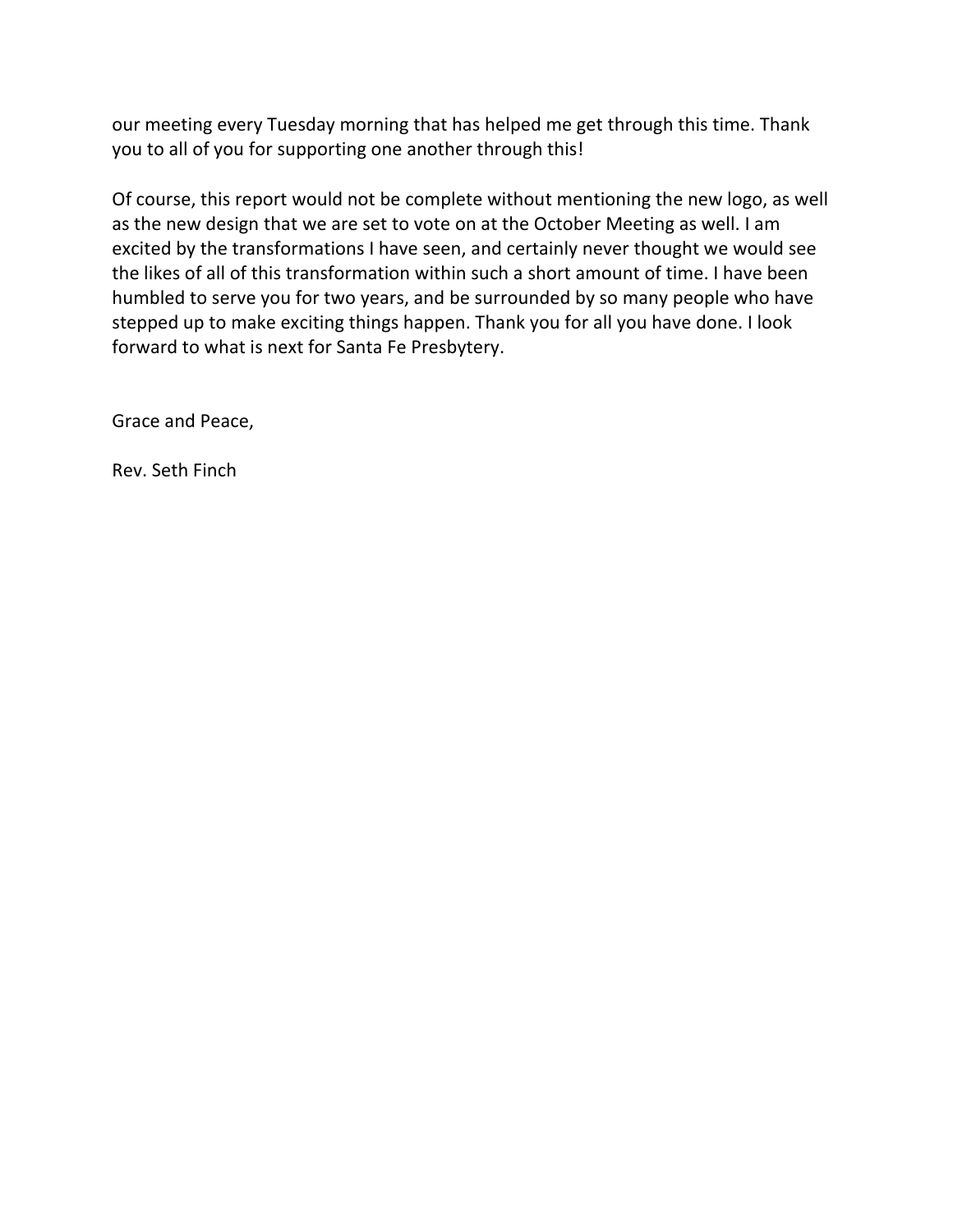# <span id="page-3-0"></span>STATED CLERK REPORT

This year was far from normal and usual.

No one can write an annual report late in 2020 without mentioning the COVID-19 worldwide pandemic, which struck and then stuck with us in this country over the last 7 months and will stay with us into the foreseeable future with millions affected and hundreds of thousands killed. COVID-19 is an insidious, arbitrary, unjust and puzzling virus without any totally effective treatment and no currently available vaccine. COVID-19 changed everything.

In February, 2020, we met at La Mesa PC for a regular, in-person stated presbytery meeting with little thought to that unusual virus appearing primarily overseas.

By March, everything about church and presbytery was thrown for a loop. The second half of our presbytery year would be anything but typical. The presbytery offices were closed as presbytery staff worked from home. In-person worship and church meetings were cancelled. General Assembly was changed to a virtual assembly. Our regular stated presbytery meeting in July was converted to a Zoom meeting. I cannot tell you when we will be able to meet again in-person.

BUT (that great word of God's hope – "but"), our pastors, educators, musicians, staff and members were lead to discern a different way. A common Presbytery worship service was live-streamed every Sunday morning with many different pastors, musicians and elders participating. Our pastors, musicians and staff changed professions and became video and audio producers, editors and arrangers. More churches began providing their own weekly worship services on-line. Other churches converted daily prayer, bible study and Christian Education classes to the internet. The proclamation of the Word and the spreading of the Gospel continued, just in a different form and space. It has been a marvelous revelation to see, even from a distance.

And the work of the Presbytery continued as well. Presbytery leadership continued to meet as a Leadership Team or Coordinating Team on Zoom. Presbytery stated meetings and team and committee meetings were moved to Zoom. Presbytery staff worked from home and communicated with each other by phone and email.

The Review of Presbytery Design Task Force continued their work to completion and final recommendations. The Presbytery adopted a new logo. Different congregations asked me how to conduct virtual congregational meetings. General Assembly was conducted as a virtual meeting.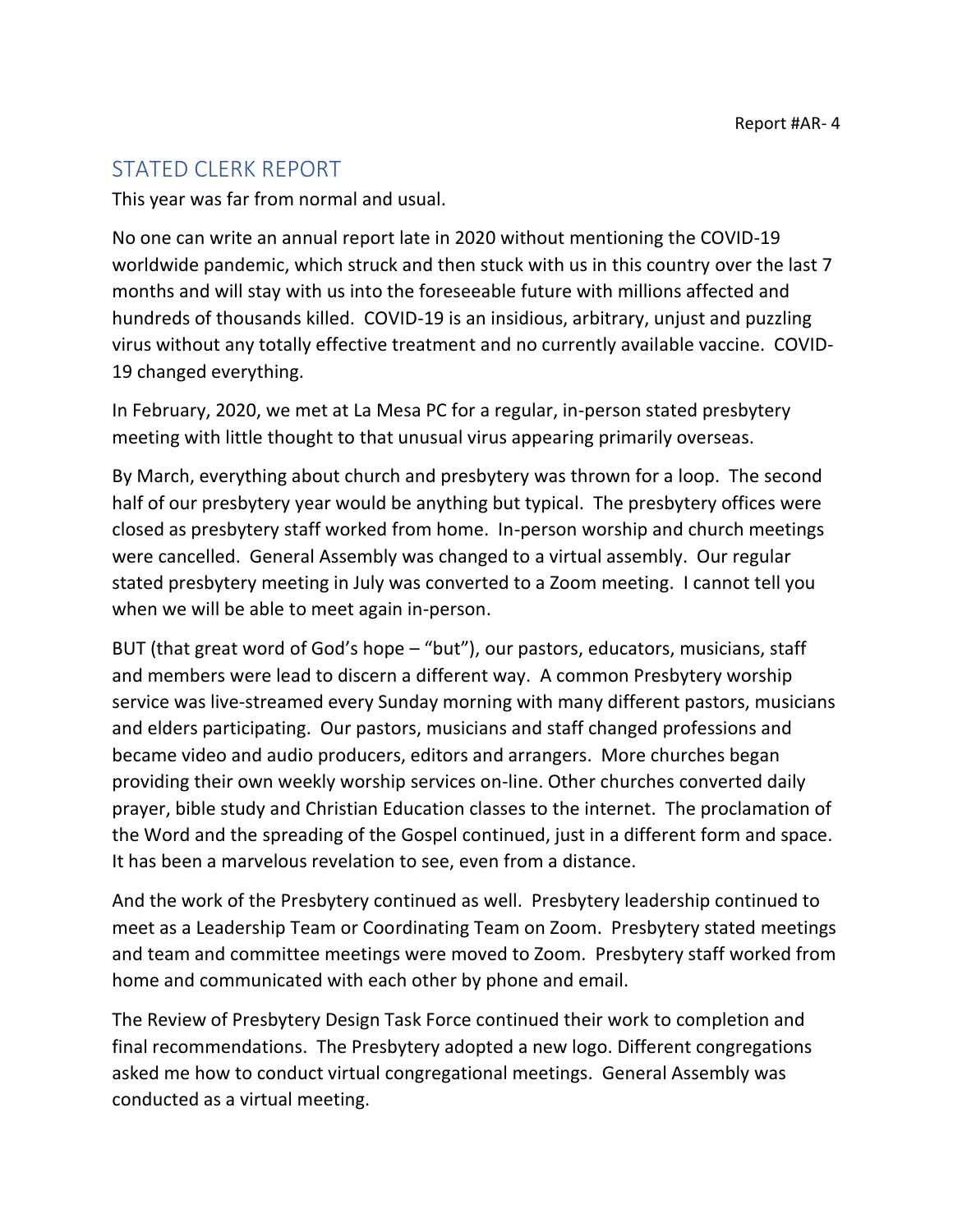I continue to enjoy my role as ex-officio staff member to the Leadership Team and Coordinating Team as well as advisor and friend to the churches, pastors and other teams, committees and commissions of the Presbytery, when needed.

I reach out to the national church by serving on the board of directors of the Presbyterian Church (U.S.A.) Investment and Loan Program and the board of trustees of Austin Presbyterian Theological Seminary.

I also serve the larger church body by attending Synod of the Southwest meetings and New Mexico Conference of Churches board meetings.

I am very thankful for the critical assistance and support of our Administrator and Associate Stated Clerk, Tiffany Lo-Finch and Administrative Assistance, Marie Elena Miller to me and the functions of the office of Stated Clerk.

I continue to be extremely grateful for all of the different Clerks of Session of the various congregations of the presbytery that perform their roles and duties so diligently and enabling us in the Presbytery staff to provide the necessary information and data to the national church. Thank you, one and all.

It continues to be my honor to serve as Stated Clerk for the Presbytery of Santa Fe for another year – the 152 $<sup>nd</sup>$  year of a presbytery in New Mexico and Arizona. I continue to</sup> thoroughly enjoy the many varied aspects of my job and the opportunity to work with many of you in common ministry within the presbytery.

I look forward to working with each member congregation of this Presbytery and with each one of you, both clergy and lay.

Please continue to pray for me as we continue on this journey together with Jesus Christ as our guide and with our destination assured, with God's help (notwithstanding a virus pandemic).

Grace and peace, Stephen Rhoades Stated Clerk Presbytery of Santa Fe October 17, 2020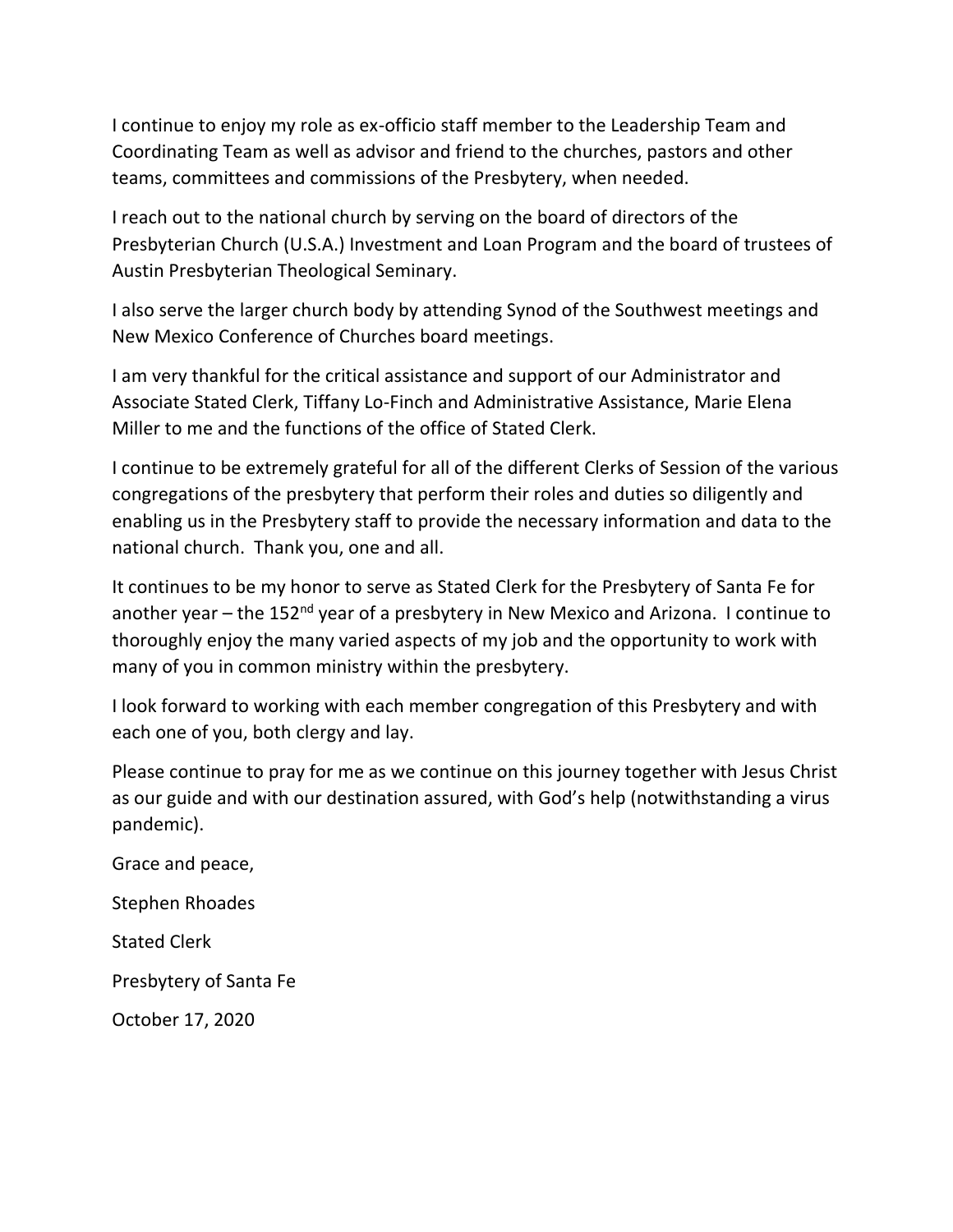## <span id="page-5-0"></span>COMMISSION ON MINISTRY

The Commission on Ministry (COM) from October, 2019, to October, 2020, was comprised of Bryan Beck, Jim Brown, Judith Mead, Beth Miller, Linda Wilson, John Sitler, Kay Huggins, Susan Quass, Catherine Robinson, Kay Johnson, Bob Bos, Georgia Ortiz, and Frank Yates, with members Judy Belvin and David Elton serving as co-moderators. Susan Quass and Linda Wilson resigned mid-year to give attention to family needs, respectively, and Terry Buckman and Elizabeth Morgan were added mid-year. The work of COM was supported by Bill Humphreys, COM consultant, and Sharon Yates and Tiffany Lo-Finch in the Presbytery office. COM is grateful for their guidance, efforts and assistance in the work of the Commission.

COM sought to fulfill its diverse duties and tasks to support, nurture and supervise the Ministers of Word and Sacrament and Commissioned Pastors of this presbytery, whether they serve as parish pastors or in validated ministries, are honorably retired or members-at-large; to assist, educate and guide the congregations of this Presbytery, especially in times of pastoral transitions; and to oversee, encourage, mediate and sometimes intervene in the relationship between parish pastors and the congregations they seek to serve. These responsibilities are great, humbling and challenging as COM hopes to provide a balance of care and guidance to the churches and clergy of this Presbytery.

As a commission of the presbytery, we continued the practice of triennial visits with teams of COM members meeting in person with church sessions and their pastoral leadership in conversations about the work, vision, successes and questions facing each church. The commission has assigned a liaison to each church in the presbytery to keep in touch with the life of the congregation between triennial visits. This good process has been put on hold temporarily as the COVID-19 quarantine season has interrupted meeting in-place.

As a commission, COM took seriously its obligation to examine new Ministers of Word and Sacrament applying for membership within the Presbytery, releasing Ministers of Word and Sacrament to other presbyteries, supporting our Commissioned Pastors in their diverse roles and duties, and reviewing annual reports of the work of our Members-at-Large. COM rejoices especially in the recent decisions of two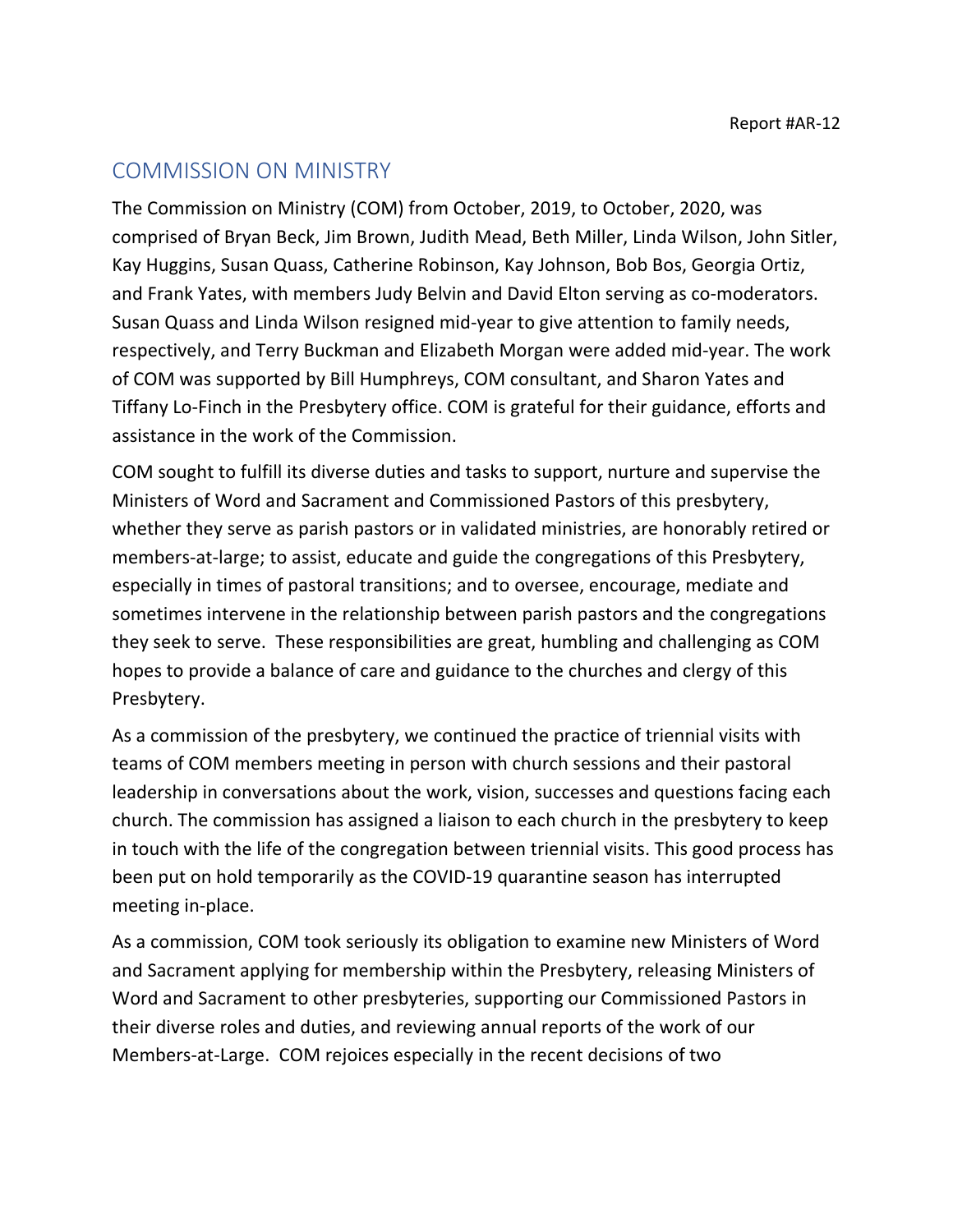congregations to extend calls to ministers: Placitas, Las Placitas, and Santa Fe, Westminster!

COM met monthly at the Presbytery office for the first part of 2019, and by teleconference beginning with the April meeting. COM met even in July, when usually we had not. The agenda for each meeting included reports from COM members with different areas of responsibility, increased discussion time for churches needing care, reports from COM liaisons supporting PNCs and Sessions of churches in leadership transition, prayers for churches, pastors and situations needing care, and lifting up joys and concerns of the clergy and ruling elders of the Presbytery.

One of the high points of our monthly meetings is reviewing the anniversaries of the formation of each church and the ordination of each Minister of Word and Sacrament for that month and signing post cards addressed to each one in honor of their ordination.

COM performed the necessary administrative tasks of reviewing and approving Mission Studies, MIFs, and terms of call, and appointing moderators to church sessions when needed.

As Co-Moderators, we thank the hard working, dedicated members of COM for volunteering their energy, intelligence, imagination and love through their labor in service to the work of this presbytery. It was a joy to observe the sacrificial service of the members of COM and to witness the inspired work of the various churches throughout the Presbytery as they continue to contribute to the mission of Jesus Christ and the proclaiming of God's spirited presence in this world.

Respectfully submitted,

Judy Belvin, Co-Moderator **David Elton, Co-Moderator** 

Bill Humphreys, COM Consultant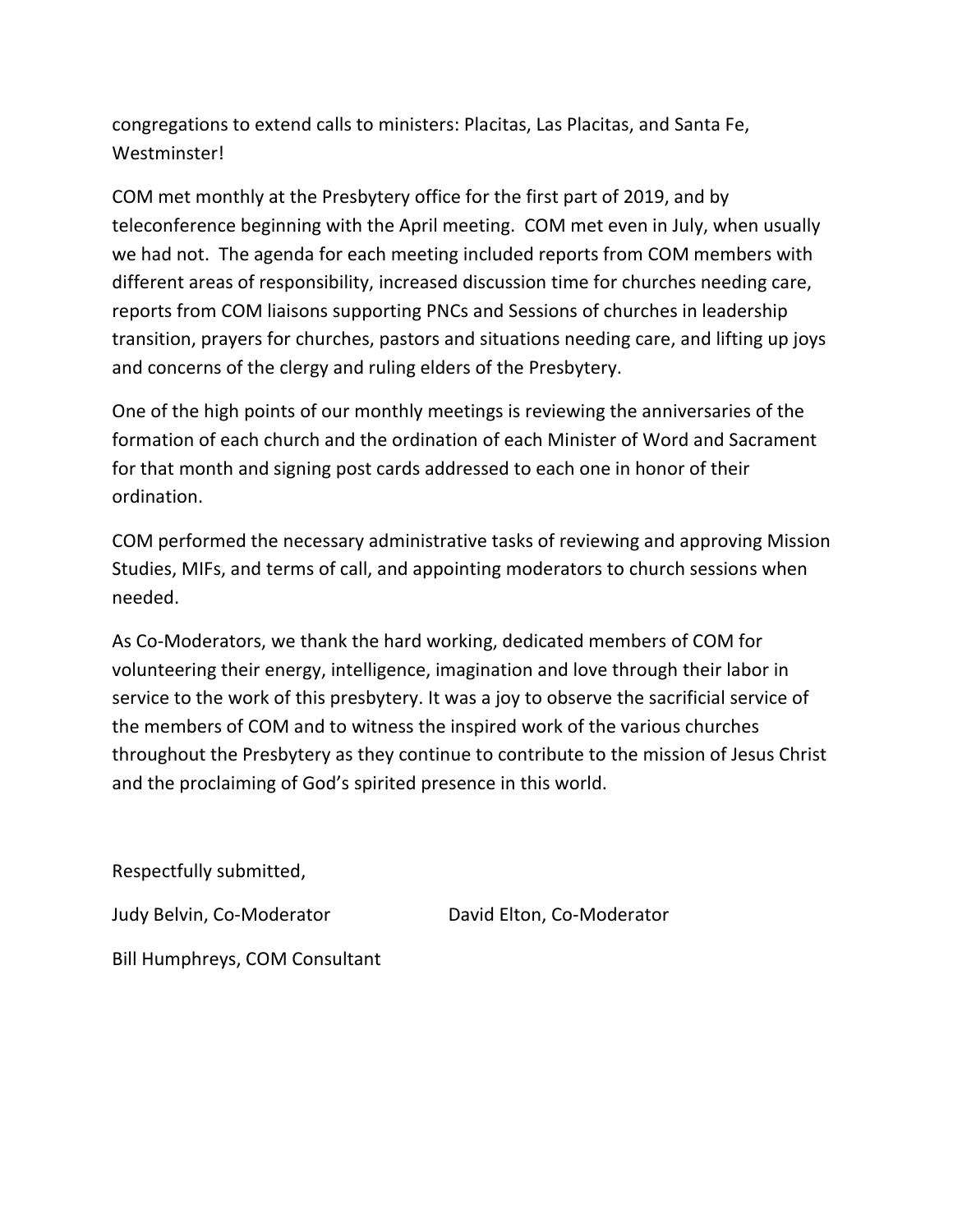## <span id="page-7-0"></span>COMMITTEE ON REPRESENTATION AND PARTICIPATION

CORP members: Ginna Bairby (MWS), Jeff Finch (HR), Lou Ann Johnson (RE), Tim Strongin (RE), Trey Hammond (MWS), and Stephanie Urban (MWS) (chair)

\* Pam Burgess (RE), Bobbie McGarey (HR), and James Ro (RE) have resigned from the committee over the past year

I'd like to say a big thank you to the members of CORP for their hard work on bringing this slate of nominees together. And a special thanks to Tiffany in the Presbytery office for her above and beyond support for the work this committee does.

We went into this year with a goal of improving our communication with the wider Presbytery in order to receive nominations that reflect the full diversity of our Presbytery. As with everything this year, Covid really took over and made it difficult to innovate when everyone was just trying to survive! However, we were able to create a nomination form for the Presbytery which we hope will become more widely used as we promote it more. A silver lining to our new pandemic lifestyle has been that the use of online committee meetings has opened up participation to those who live far away from Albuquerque. We hope that this technology continues to remove obstacles to participation in the future even when we're able to meet in person.

Our biggest challenge this year was COM which had 8 openings. One issue we ran up against a couple times was that younger people who aren't retired cannot give up a full day of work every month for meetings, so that is something we recommend COM consider as they move forward.

A couple big changes this year came from the recommendations from the Presbytery Design Taskforce which recommended changing the networking committees from 9 members each to 3 coordinators each. It has also been recommended to expand the size of Finance and Property, and decrease the size of CPM from 12 to 9.

Thanks to everyone who submitted nominations! We have a great group of people stepping into service next year and we look forward to seeing what they accomplish.

Submitted by Stephanie Urban (Chair)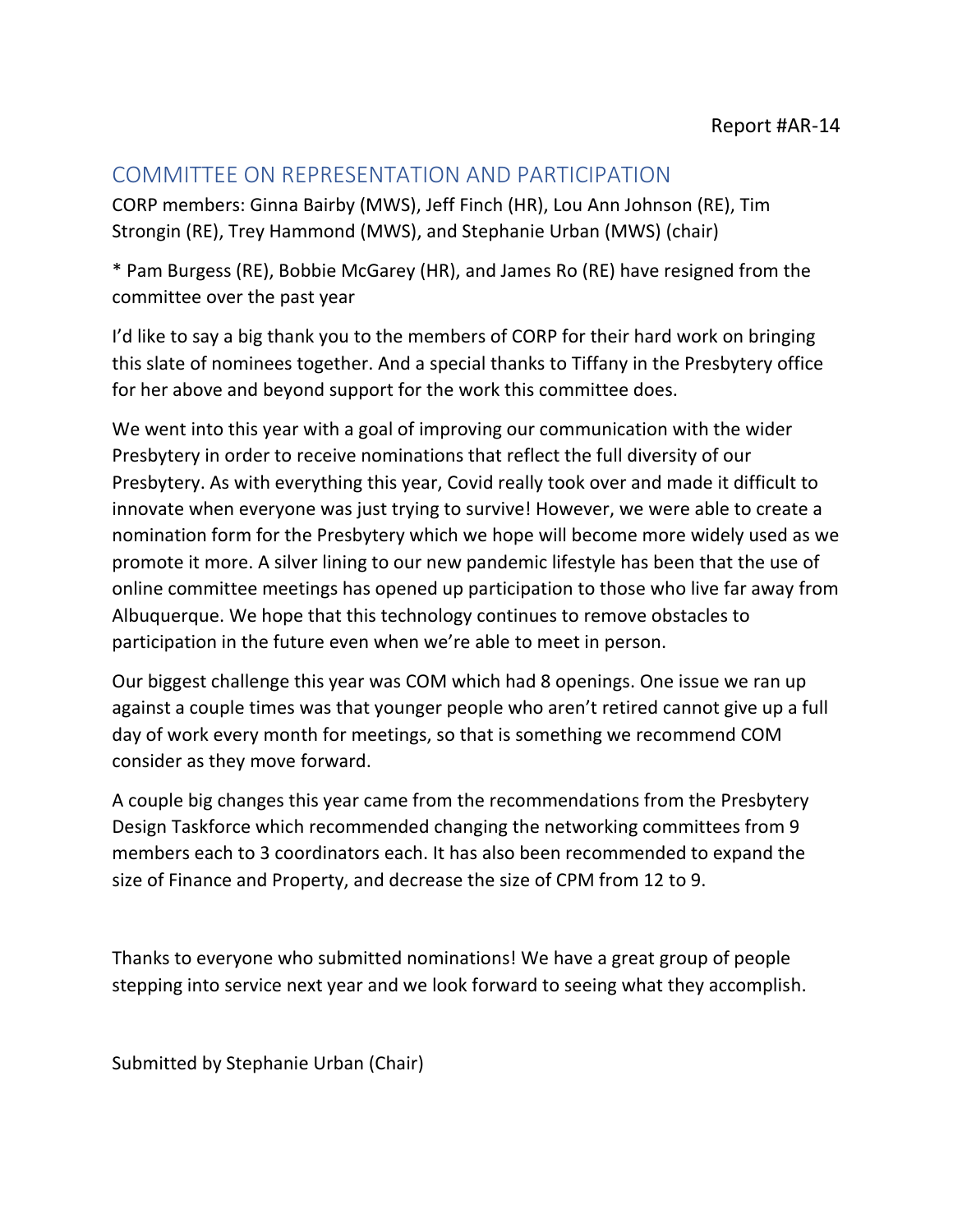## <span id="page-8-0"></span>PRESBYTERIAN WOMEN

**Coordinating Team Members:** Nancy Thomas, First Albuquerque, Co-Moderator; Martha Lane, Covenant, Albuquerque, Co-Moderator; Jane Moses, First Albuquerque, Co-Moderator and Menaul School Representative; Lola Blackwell, Covenant, Albuquerque, Secretary and Past Moderator; June DeFore, Rio Rancho, Treasurer; Edith Waugh Feliciano, St. Andrew, Albuquerque, Church Women United Representative; Susan Smith, First Albuquerque, Synod PW Treasurer and Moderator-Elect

**PPWCT Meeting, January 17, 2020, First Albuquerque:** Business included finalizing plans for the Presbytery PW Gathering/Mini-retreat scheduled for February 1, 2020; discussing the need to revise outdated by-laws to reflect current practice; addressing updates to the contact list to ensure a representative from each congregation is receiving notices about events and PW work;

reporting on finances with a \$5,054 checking account balance as of December 31, 2019; highlighting the fall focus on Thank Offering gifts and recipients.

## **February 1, 2020, PW Gathering/Mini-Retreat, "Labors of Love in the Face of Injustice: Journey Inward and Outward", 9:00-2:00 First Albuquerque:**

- Rev. Jamie Martinez, Chaplain, UNM Hospital, guided 48 participants from 13 congregations in considering "Countering Injustice as Bearers of God's Lifegiving Love"
- Representatives from 5 congregations shared stories about their engagement in ministries of love and justice
	- o Kathy Freeze, Catholic Charities' "Team Refugee" collaboration with Rio Rancho Presbyterian
	- o Bill Miller, "Neighborhood Ministry", St. Andrew, Albuquerque, ministry to homeless
	- o Anna Torres, "Asyleee Housing for Transgender Population, Second, Albuquerque
	- o Kirsten Marr, "Food Insecurity Projects and Advocacy", First Albuquerque
	- o Stella Webster, "Masada House for Addicts in Recovery", First Farmington
- Carol Main, Grand Canyon Presbytery, Synod of the Southwest Representative to PW PCUSA 2019 Mission Experience, reported on her visit to sites in the Finger Lakes region of NY as an historical perspective on suffrage and antislavery engagement
- Letter writing project by participants to asylees in several detention centers.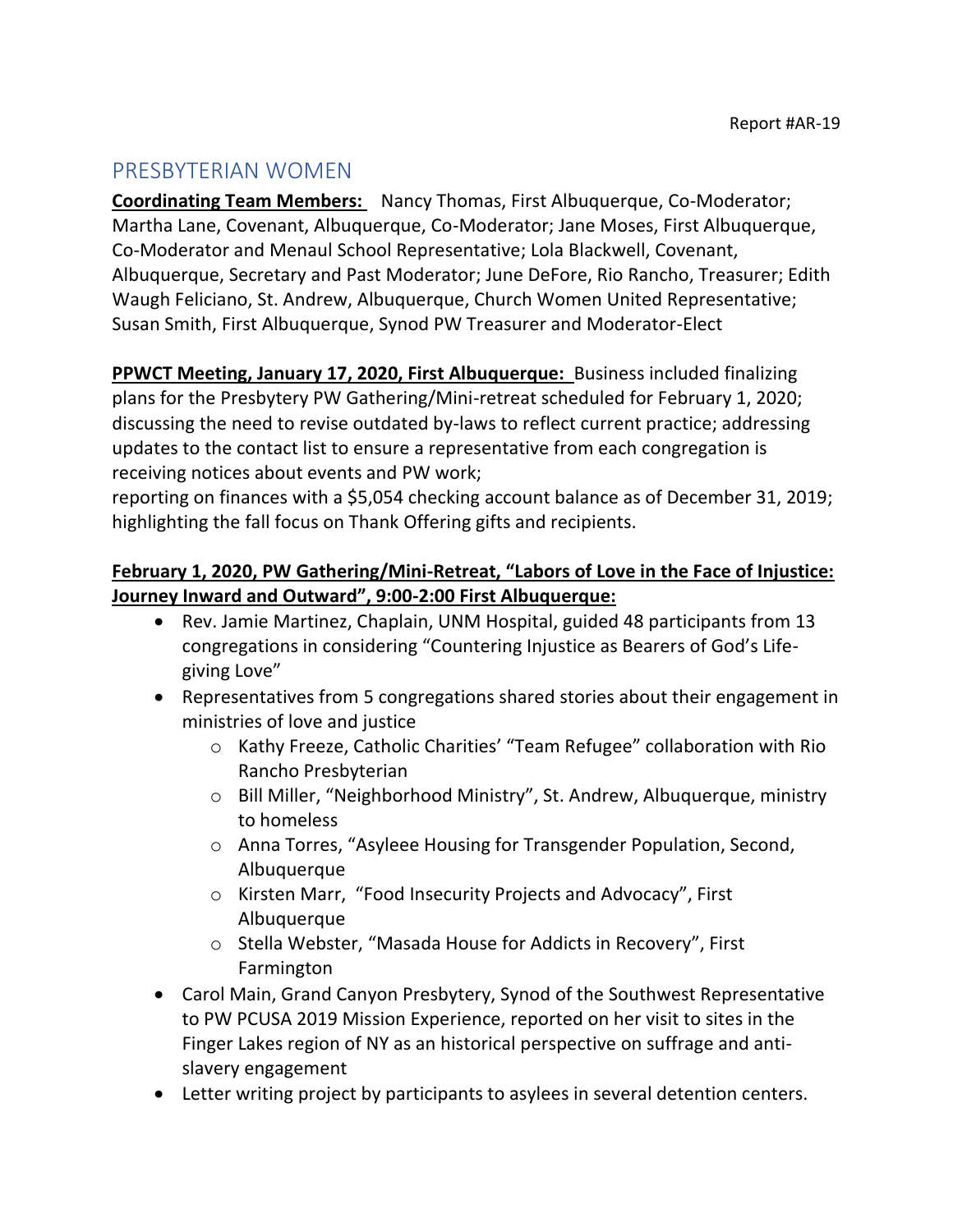**February, PW PC (USA) Announces Catholic Charities' Team Refugee Youth as a 2020 Thank Offering Recipient:** This project which collaborates with Rio Rancho Presbyterian Church received a grant to further build their Team Refugee Youth program. About 50 refugee and asylee families will participate in family engagement groups. Children of the families will be involved in the tutoring, homework and day camps to support successful integration into local communities, and families will be equipped to support and advocate for their children in school.

**PPWCT Engagement during COVID:** The PPWCT meeting scheduled for March 13, 2020, was canceled. A planning session scheduled for that day was also canceled. Those attending the February 1 gathering who had expressed an interest in providing feedback and input options for carrying out the PW purposes in Santa Fe Presbytery had been invited. Through email communication among the PPWCT, it was determined that **no Fall Gathering of Presbyterian Women would be scheduled for 2020.** Following up on options for a forward planning meeting and investigating options to offer the PW Bible Study virtually continued to be issues of interest. A review of the by-laws has been postponed until the CT can meet in person.

Despite the inactive status of the Presbytery of Santa Fe PWCT, there has been continued reporting to and presence at Santa Fe Presbytery CT's virtual meetings. The Presbytery PW has also continued to participate in Synod PWCT virtual meetings and has submitted items about the state of the work in Santa Fe Presbytery to the *Loaves and Fishes,* the newsletter for PW of the Synod of the Southwest. The newsletter was sent out to contact lists for Presbyterian Women in each congregation, and efforts were made to update the list.

**October 5, 2020, 5:30, First Session of "Into the Light: Finding Hope through Prayers of Lament," 2020-21 PWPC (USA) Bible Study:** At a September 9, 2020, Santa Fe Presbytery PW planning meeting hosted by Susan Smith, Moderator-Elect for the Synod of the Southwest, the decision was made to send out a survey to the Presbytery PW contact list to poll interest in and ability to get on Zoom to participate in the study. Feedback indicated enough interest to start the study. The survey also showed that circles in several congregations are meeting in person with distancing protocols in place. Susan Smith led Lesson 1, with six participants, and the study will be offered monthly on first Mondays at 5:30. Lesson 2 is scheduled for November 2, 2020 at 5:30.

**Presbytery PWCT Leadership:** June DeFore, Santa Fe Presbytery PW treasurer and member of Rio Rancho, has moved to Renton, Washington, to be near family. She served competently in this position. Since the PPWCT is not currently meeting, the Synod of the Southwest PWCT authorized that in the transition the role of Santa Fe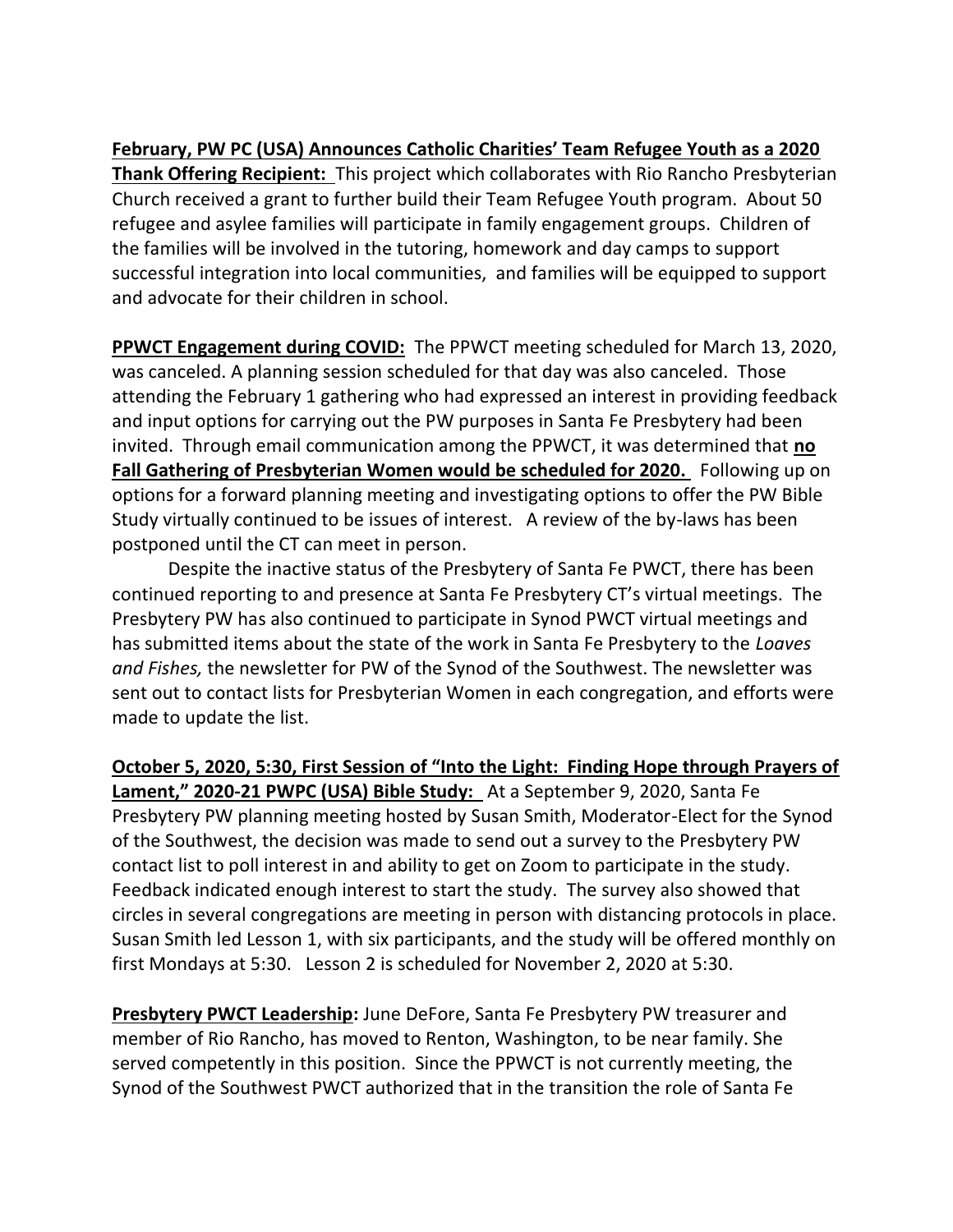Presbytery PW treasurer be assumed by Susan Smith, current treasurer of the Synod PWCT. Earlier in the year Edith Waugh Feliciano, who served faithfully as representative to Church Women United, resigned for health reasons and has not been replaced. Efforts to engage in additional forward planning and to maintain and sustain the quality of leadership in Santa Fe Presbytery PW in carrying out the purposes of PW will continue. Carol Marr, First Albuquerque, is the treasurer elect for Synod of the Southwest. Susan Smith, First Albuquerque, is Moderator-elect for the Synod.

**2020 PW Thank Offering Appeal:** Efforts are being made to raise awareness of this offering collected in the fall by PW. See the above description of the Catholic Charities Thank Offering grant received this year

## **October 31, 2020, 10:00 a.m. : CLUSTER CAFÉ ZOOM Sponsored by PW of the Synod**

**of the Southwest:** Susan Jackson Dowd, PW PC(USA) Executive Director, will be the guest speaker on "All Things Presbyterian Women," with a focus on Micah 6:8: "And what does the Lord require of you? To act justly and to love mercy and to walk humbly with your God." Thank Offering recipient updates and reflections on the PW Bible Study will also be provided. Bonnie Thompson, PW Synod of the Southwest Moderator is accepting registrations. [thompson.bonnie1@gmail.com](mailto:thompson.bonnie1@gmail.com)

**SAVE THE DATE:** The Churchwide Gathering for Presbyterian Women is scheduled for August 5-8, 2021 in St. Louis MO. The theme is "Rejoice in Hope." Santa Fe Presbytery is hoping for strong representation.

Submitted by Nancy Thomas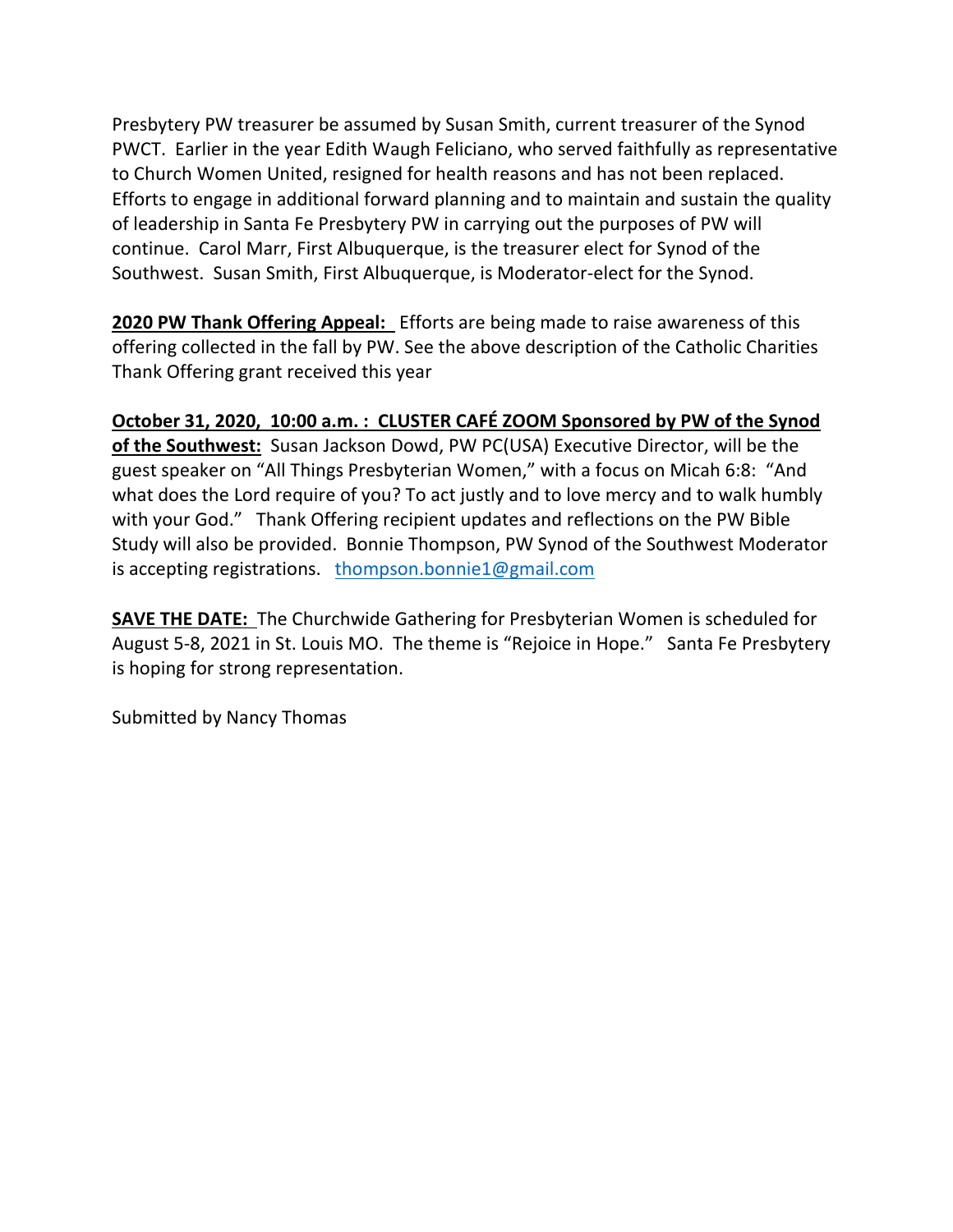## <span id="page-11-0"></span>CUBA WORK GROUP

Members of the Cuba Work Group for 2019-20 included representatives from partner churches: Tony Aja (Jicarita Cluster), Bryan and Janice Beck (Shepherd of the Valley PC), Bill and Sharon Eklund (First Presbyterian, Santa Fe), Dean Lewis, Howard Paul, Anna and Jack Torres (Second PC), Herman and Frances Santillanes (Cuba PC), Susan Keil Smith (moderator), Virginia Watkins (Las Placitas PC). Trip participants are always invited to participate in the Cuba Work Group, as interest and schedules allow.

There was no partner trip planned for 2020, since travel was restricted due to COVID-19.

Bryan and Jancie Beck, Bill Eklund, Howard Paul, Susan Keil Smith and Kathy Westmoreland represented the Presbytery of Santa Fe partnerships and Lane Leckman and Roger Scott Powers represented MNC at the Cuba Partners Network virtual gathering held on September 25-26, 2020.

The Presbytery of Santa Fe continues to affirm and support its partnership with the Synod of Cuba. Churches and groups in the Presbytery of Santa Fe with partner churches in Cuba include: Shepherd of the Valley (ABQ) with San Nicolas de Bari; First Presbyterian (Santa Fe) with Sagua la Grande; First Presbyterian (Cuba) & Las Placitas (Placitas) with Sabanilla; Rio Rancho Presbyterian with Caibarien; Jicarita Cluster/Westminster, Santa Fe with Placetas; Second PC (ABQ) with Central PC in Matanzas.

The Cuba Special Offering goal for 2020 was \$15,000. Since there were no face to face meetings or opportunities to share experiences with churches personally, an appeal from the Cuba Partners Network was sent to partners. Individuals and churches from the Presbytery of Santa Fe contributed a total of \$25,232 in support of the Synod of the Presbyterian Reformed Church of Cuba and to individual partner churches. Many thanks to the Cuba PC, FPC of Albuquerque, FPC of Santa Fe, FPC of Farmington, Las Placitas PC, Rio Rancho PC, Shepherd of the Valley PC and Westminster PC, Santa Fe. All the funds were sent through the Cuba Partners Network.

The Goals of the Cuba Work Group for 2020-21 will include: expansion/strengthening of partnerships. the Cuba Special Offering and a particular focus on advocacy. If you are interested in learning more about the advocacy efforts, please contact Susan Keil Smith at [susankeil1246@gmail.com.](mailto:susankeil1246@gmail.com)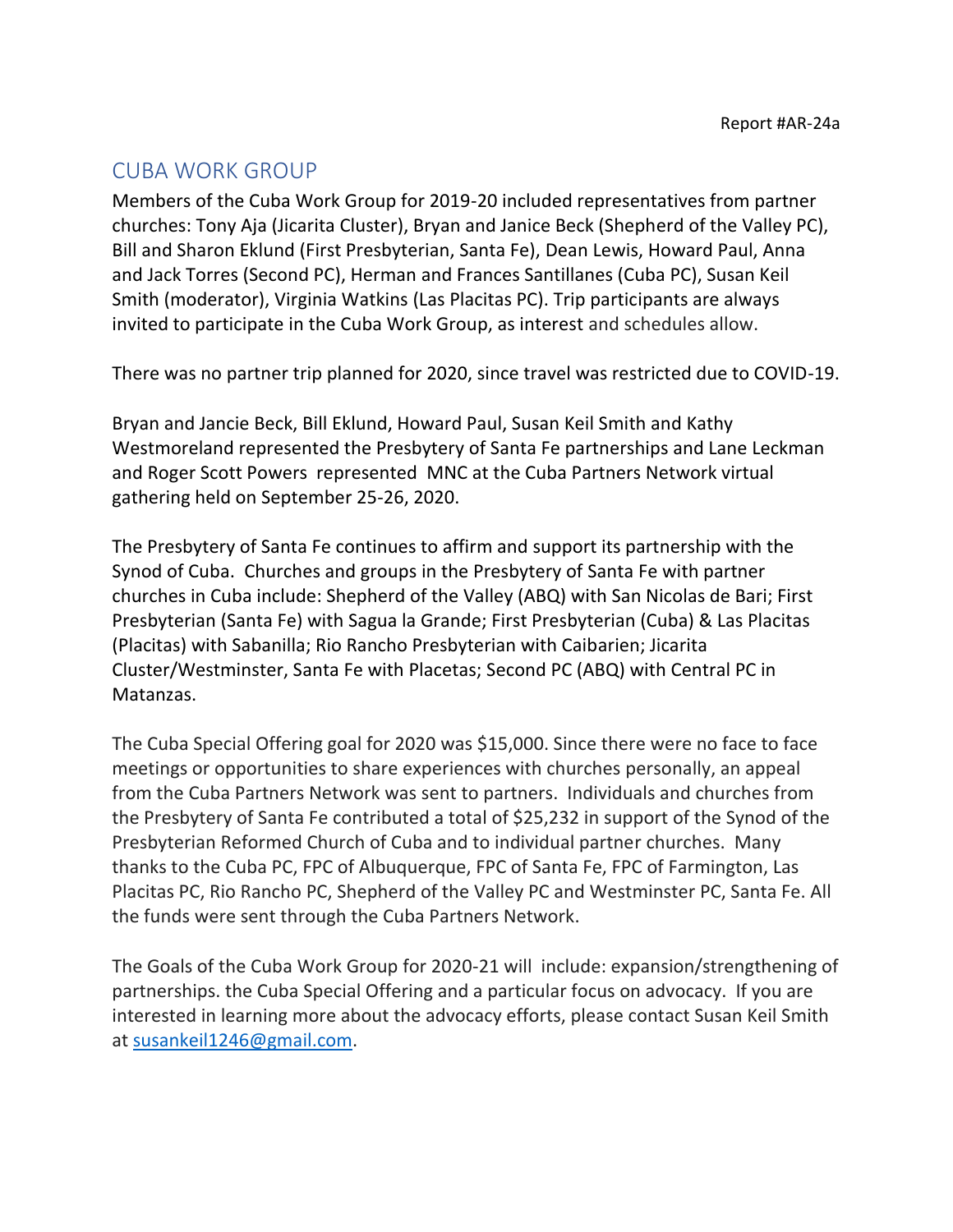Interested persons may view segments of the Virtual Gathering on You Tube, using the following links: Please feel free to share our YouTube channel link (https://www.youtube.com/watch?v=5TnEdpLxCV0), then click "Submit" button below....Thank you for your comments!

With peace, hope and gratitude on behalf of the Cuba Work Group,

Susan Keil Smith, coordinator.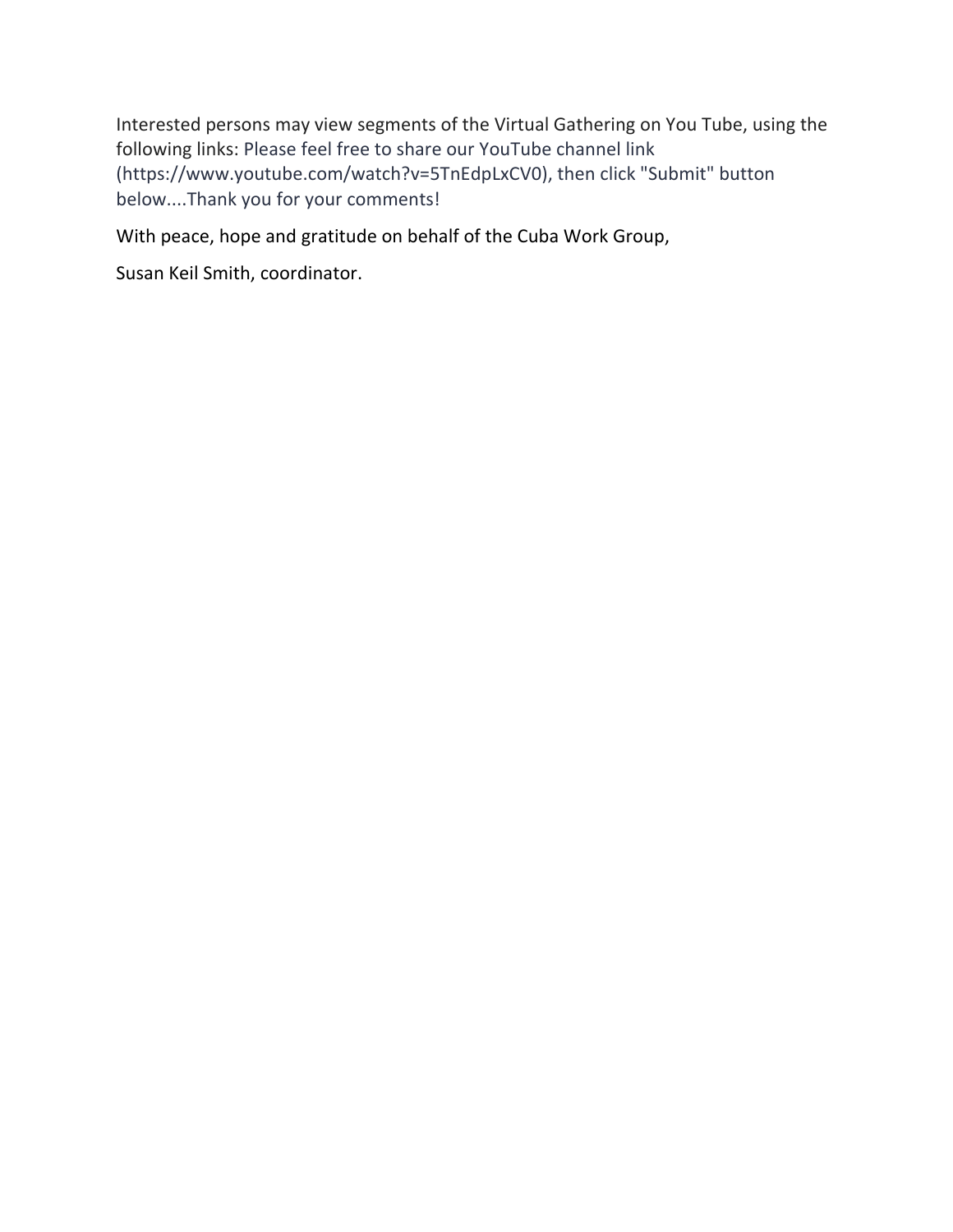Report #AR-24b

## <span id="page-13-0"></span>LUTHERAN ADVOCACY MINISTRY NEW MEXICO



ELCA World Hunger **Evangelical Lutheran Church in America** vork, Our hands.

### **Lutheran Advocacy Ministry – NM**

1701 Arroyo Chamiso Santa Fe, NM 87505 Phone/Fax: 505-984-8005 [info@utheranadvocacynm.org](mailto:info@utheranadvocacynm.org)  [www.lutheranadvocacynm.org](http://www.lutheranadvocacynm.org/)

Rocky Mountain Synod **A KOCKY MOUNTAIN SYNCOLOGY AND EXPLORER IN A MOVEMENT CONTROL**<br>A Society of Contracts Curbonds

*Lutheran Advocacy Ministry-NM is called to advocate for justice in public policy, with a particular emphasis on alleviating poverty and hunger and and supporting ELCA members, congregations,and ecumenical partners in the ministry of advocacy.*

October, 2020

*Lutheran Advocacy Ministry-New Mexico (LAM-NM) is called to advocate for justice in public policy, with a particular emphasis on alleviating poverty and hunger and supporting ELCA members, congregations, and ecumenical partners in the ministry of advocacy.*

#### *Lutheran Advocacy Ministry-NM represents the Rocky Mountain Synod-ELCA and the Evangelical Lutheran Church in America (ELCA) in our advocacy ministry.*

Since the last LAM-NM report, long-time director Ruth Hoffman retired. Kurt Rager began service as director on 1 December 2019. 2020 continues to be a year of transition. Despite the dramatic limitations caused by the on-going COVID-19 pandemic, advocacy work continues through digital means such as online platforms. This includes both direct advocacy during the 2020 Special Session, legislative interim committee meetings, and in our participation and collaboration in a variety of state-wide coalitions that connect to our policy priorities.

Our work continues to include:

- $\triangleright$  Maintaining an active advocacy presence before the New Mexico state legislature both during the legislative session and in the time between sessions when issues are considered by interim legislative committees **(See 2020 Legislative Priority Summary below)**
- $\triangleright$  Interacting with and advocating before executive branch of government and particular departments and agencies that have jurisdiction over a variety of human needs programs
- $\triangleright$  Joining in coalition with other organizations to advocate on issues of mutual interest
- ➢ Working with the New Mexico Conference of Churches and the New Mexico Catholic Conference on issues of mutual interest
- $\triangleright$  Planning and hosting a fall advocacy conference spotlighting a number of issues on the Lutheran Advocacy Ministry-NM Advocacy Agenda and our Bishop's Legislative Luncheon & Issues Briefing during legislative sessions (a 2020 Fall Advocacy Conference is tentatively being planned using a digital platform and the 2021 Bishop's Legislative Luncheon/Issue Briefing format is TBD.)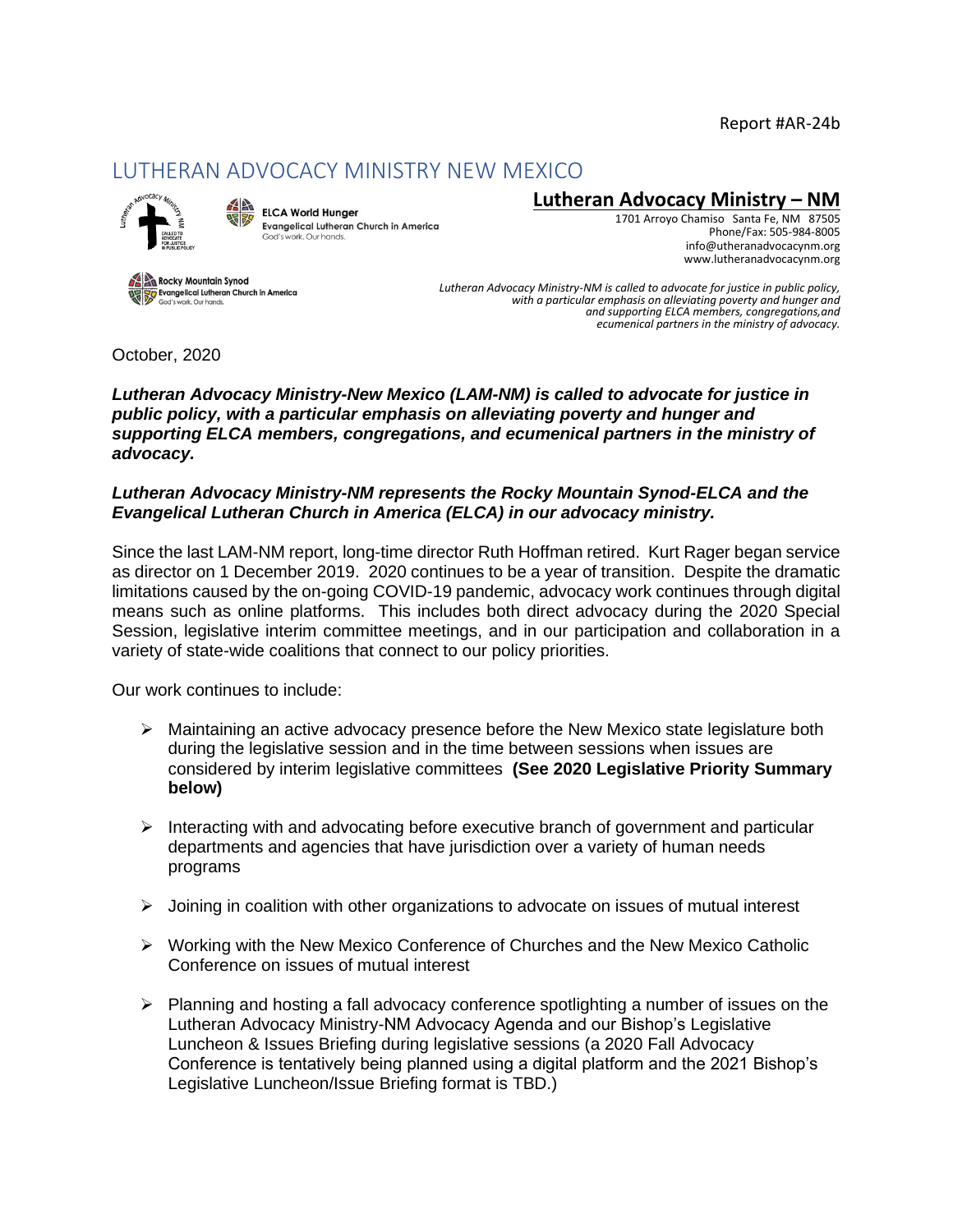- $\triangleright$  Encouraging ELCA and ecumenical partner congregations and in New Mexico and their members to become involved in advocacy activities
- ➢ Working in ecumenical partnership with the Presbytery of Santa Fe
- ➢ Communicating about the ministry of Lutheran Advocacy Ministry-NM through newsletters, our website, speaking opportunities, as well as through our Advocacy **Network**

#### **Lutheran Advocacy Ministry-New Mexico**



### **Rocky Mountain Synod**

**Evangelical Lutheran Church in America NM 87505** God's work. Our hands.

 **Phone** 

 **1701 Arroyo Chamiso, Santa Fe,** 

**505.984.8005**

 **[krager@rmselca.org](mailto:krager@rmselca.org)** 

**[www.lutheranadvocacynm.org](http://www.lam-nm.org/)**

# **Summary of 2020 Legislation relating to our Advocacy Agenda**

#### **Affordable Housing & Homelessness:**

**SB46** (Sen. Nancy Rodriguez) requested \$10 million for the State Housing Trust Fund which provides funding for affordable housing projects in our state.

✓ **\$1.2 million for the State Housing Trust Fund was appropriated.** 

**SB25** (Sen. Bill Tallman) would have provided outreach services to homeless Veterans. **SB25 passed Senate Public Affairs but was not heard in Senate Finance Committee, died.** 

**SB 190** (Sen. Nancy Rodriguez) requested \$413,000 in matching funds for a youth homelessness demonstration program.

 $\checkmark$  Though SB190 died in committee, the \$413,000 in matching funds was included **in HB2, the General Appropriations Act of 2020.**

**HB98** (Rep. Christine Trujillo, Rep. Patricia Roybal Caballero and Rep. Melanie Stansbury) requested \$750,000 to support a state-wide outreach initiative for Supplemental Security Income and Social Security Disability Insurance to people experiencing homelessness who have a disability.

- ✓ **\$200,000 in new funding for the SOAR initiative to help homeless people access disability benefits.**
- ✓ **Additionally, \$4 million for new supportive housing through the state Linkages program and other state programs.**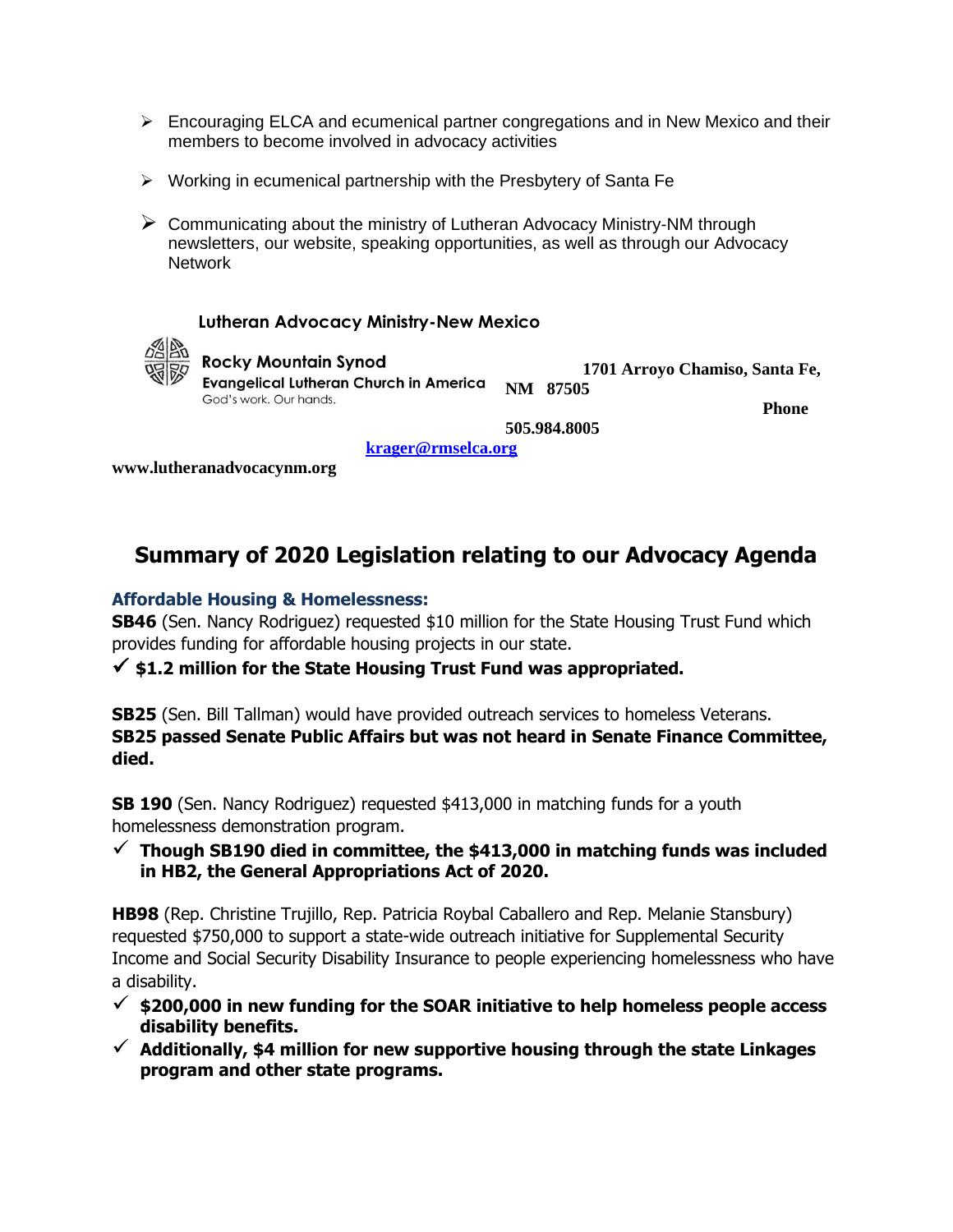#### **Family-Sustaining Income:**

**HJR1** (Rep. Antonio Maestas & Rep. Javier Martinez) proposed a constitutional amendment asking voters to authorize an additional 1% of the income from the Land Grant Permanent Fund to be used for quality early childhood programs.

**HJR1 passed the House Floor by a vote of 44-25, was amended and passed by the Senate Rules Committee, but never made it onto the Senate Rules Committee agenda.**

#### **Health Care:**

LAM-NM advocates that the state Medicaid program be fully funded.

✓**HB2, as enacted into law, included a \$56 million increase for Medicaid, though that was slightly less than the Human Services Department requested.**

**HB100** (Rep. Deborah Armstrong and Rep. Micaela Cadena) sought to make technical changes to the Health Care Exchange Act that would ultimately decrease the number of New Mexicans living without medical insurance.

### ✓**HB100 was passed by the House & Senate and has been signed by the Governor.**

**HB83** (Rep. Doreen Gallegos and Sen. John Arthur Smith) proposed the creation of an Early Childhood Education & Care Fund with an initial injection of \$320 million. This legislation was prioritized by the Governor (over HJR1).

✓**HB83 was passed by the House & Senate and has been signed by the Governor.**

**HB278** (Rep. Debbie Armstrong, Rep. Javier Martinez and Rep. Elizabeth Thomson) proposed replacing an expiring federal premium surtax with a state-level premium surtax, with a portion of the new revenue going into a new Health Care Affordability Fund that would reduce the cost of health care for New Mexico residents.

#### **HB273 passed the House, 41-25, and was referred to the Senate Finance Committee where it was not placed on the committee's agenda.**

**HB292** (Rep. Micaela Cadena and Sen. Daniel Ivey-Soto) proposed capping co-pays for insulin at a maximum of \$50 per month and establishing a commission to study other essential medications that may need similar caps.

#### ✓**HB83 was amended to reduce the insulin co-pay cap to \$25, was passed by the House & Senate and has been signed by the Governor.**

**SB1** (Sen. Mary Kay Papen and Rep. Debbie Armstrong) proposed creating a wholesale prescription drug importation program in New Mexico, to purchase lower-priced prescription drugs from Canada and potentially other countries.

✓**SB1 was passed by the House & Senate and has been signed by the Governor.**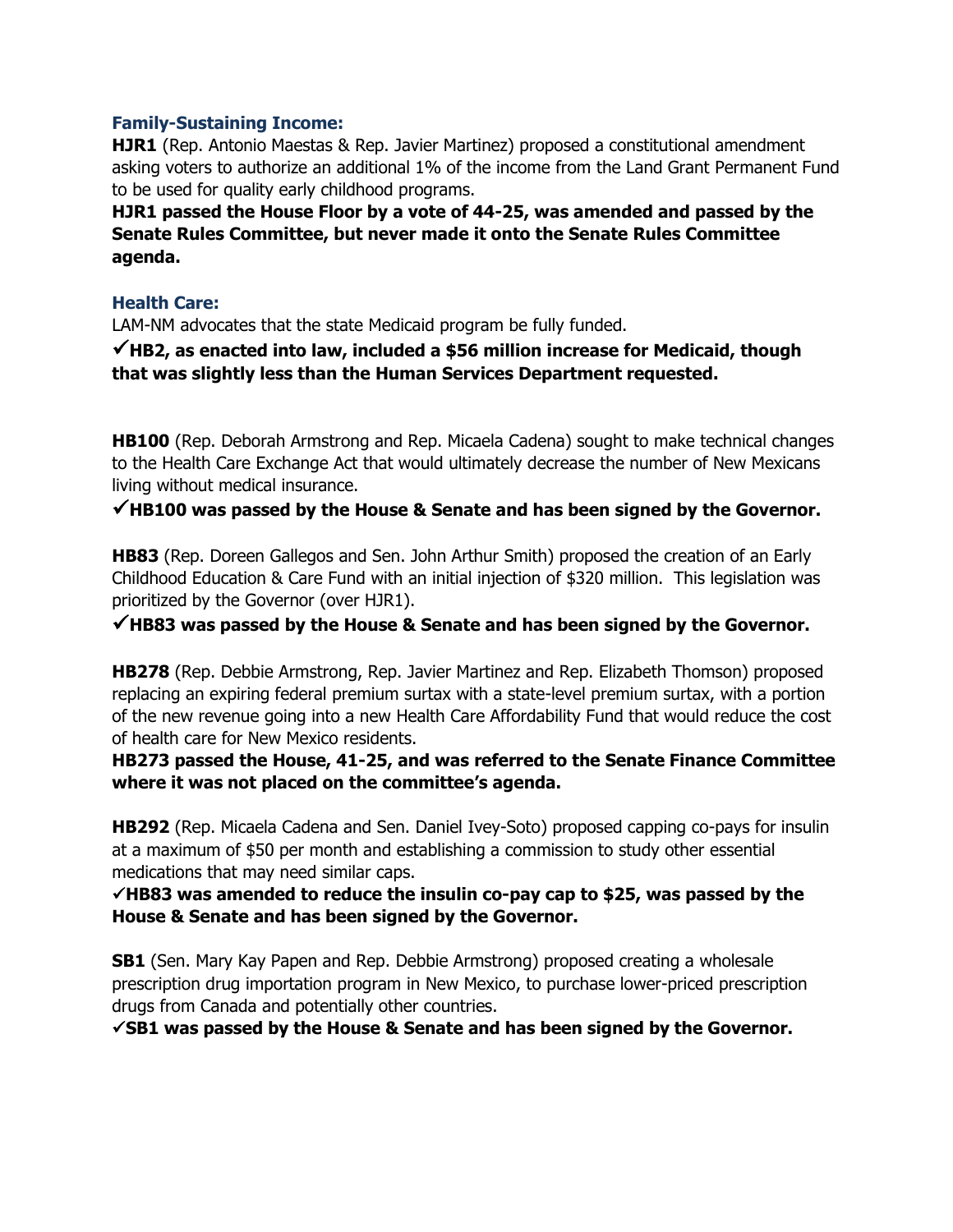#### **Hunger:**

**HB10** (Rep. Melanie Stansbury and Rep. Willie Madrid) proposed eliminating reduced-priced copayments for all school breakfast and lunch programs. Doing so would eliminate co-pays for approximately 12,500 NM students who are in families at 185% of the federal poverty level. ✓**HB10 was passed by the House & Senate and included a \$650,000 appropriation to the NM Public Education Department. HB10 has been signed by the Governor.**

**HB69** (Rep. Joanne Ferrary, Rep. Christine Trujillo and Rep. Melanie Stansbury) would have provided \$100,000 to the Higher Education Department to create a pilot program to reduce hunger among college students.

#### **HB69 died in committee.**

**HB75** (Rep. Melanie Stansbury, Rep. Karen Bash, Rep. Joanne Ferrary and Rep. Rebecca Dow) proposed an appropriation of \$200,000 to the Human Services Department to convene a taskforce to do an assessment of hunger, malnutrition, and food production/distribution in New Mexico.

#### **HB75 died in committee.**

**HB340** (Rep. Melanie Stansbury, Rep. Joanne Ferrary, Rep. Karen Bash, Rep. Christine Trujillo and Rep. Elizabeth Thomson) would have provided an emergency appropriation of \$500,000 to New Mexico food banks for the purchase of non-perishable foods. **HB 340 died in committee.** 

#### **Tax Policy:**

The failed tax policies of the last 15 years have shifted the burden to middle and low-income families. School funding was down dramatically, higher education was cut by 30%, \$400 million was cut from health care, behavioral health services have been dismantled; and unmet needs have been ignored. Oil & gas provide major resources but make New Mexico depend on a boom-and-bust cycle. We need more stable sources of revenue that are sustainable & provide enough revenue to meet the needs of our state, particularly the most vulnerable. LAM-NM supported proposals to make the personal income tax more progressive; increase the Working Families Tax Credit and the Low Income Comprehensive Tax Rebate; raise the corporate tax rates; and other provisions.

**HB148** (Rep. Javier Martinez) proposed increasing the Working-Families Tax Credit (from 17% of the Federal EITC to 30% for families with a child under 6, and 20% for other families), and repealing the 40% capital gains tax deduction.

**HB148 passed the House, 45-23, but died in the Senate.**

#### **Other:**

**SB4** (Sen. William Burt, Sen. Elizabeth Stefanics, Rep. Susan Herrera and Rep. Gail Armstrong) would provide an emergency appropriation of \$8 million to the Department of Finance and Administration to institute outreach efforts in order to achieve a complete count state-wide during the 2020 Census.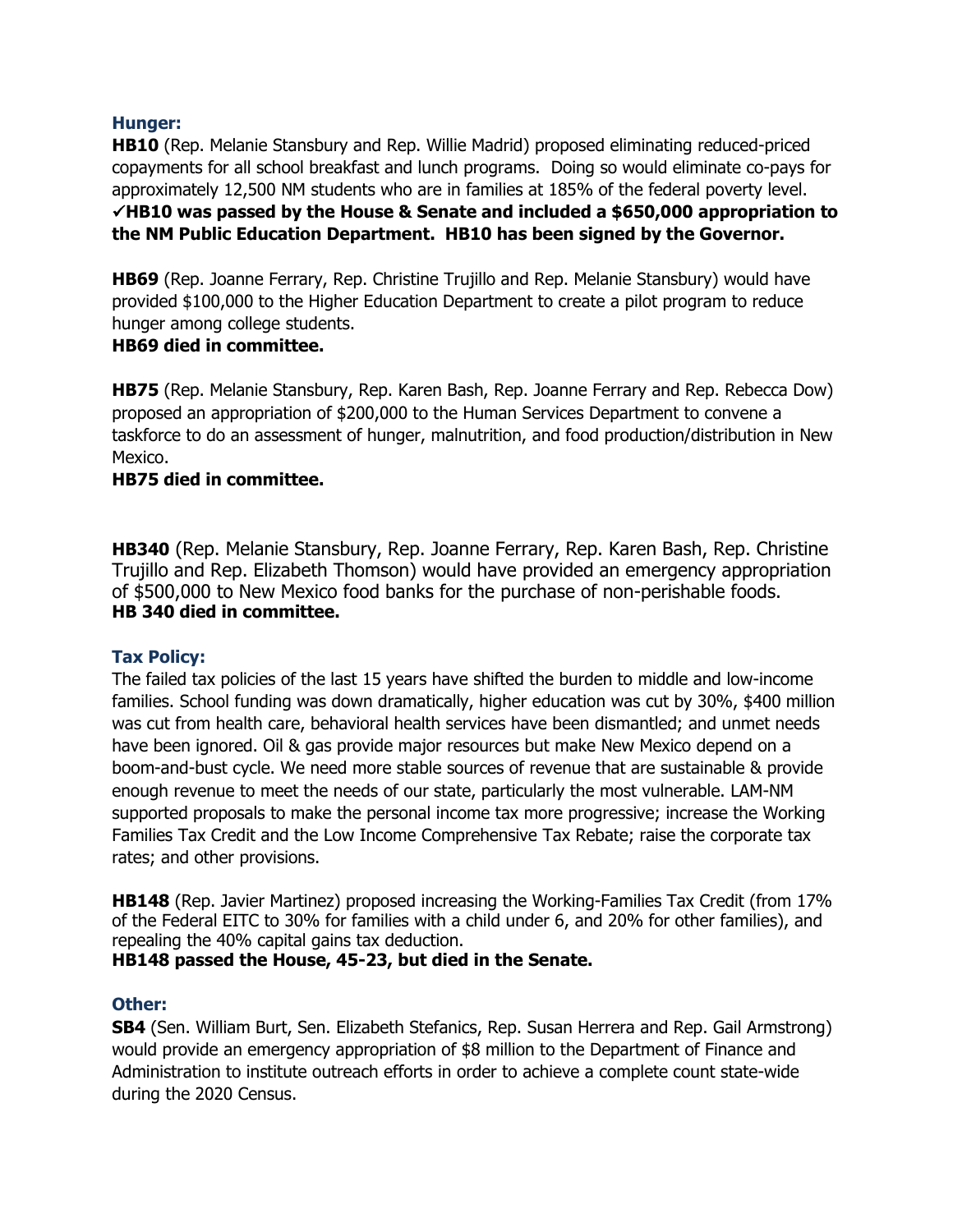✓**SB4 was passed by the House & Senate and was signed by the Governor on 10 February 2020.**

# **2020 1st Special Session:**

**HB5** (Speaker Brian Egolf, Rep. Karen Bash and Sen. Gerald Ortiz y Pino) proposed creating a New Mexico Civil Rights Commission and in particular to make recommendations on the termination of qualified immunity. A report would be required by 15 November 2020. ✓**HB5 was amended and passed by the House & Senate and has been signed by the Governor.**

**HB15** (Rep. Patricia Roybal Caballero, Rep. Javier Martinez and Sen. Linda Lopez) would require state agencies to develop and implement polices to address, reduce and prevent institutional racism.

**HB15 was passed in committee but died on the floor. General consensus was that this legislation would be best addressed in the 2021 Legislative session.**

**SB4** (Sen. Daniel Ivey-Soto, Sen. Gabriel Ramos, Rep. Linda Trujillo, Rep. Wonda Johnson) would provide temporary procedures for conducting the 2020 General Election. Bill was written to deal with the pandemic and provisions would sunset o 31 December 2020. A provision to have all county clerks send absentee ballot applications directly to voters was removed, and instead, county clerks have the option to do so.

✓**SB4 was passed, as amended, by the House & Senate and has been signed by the Governor.**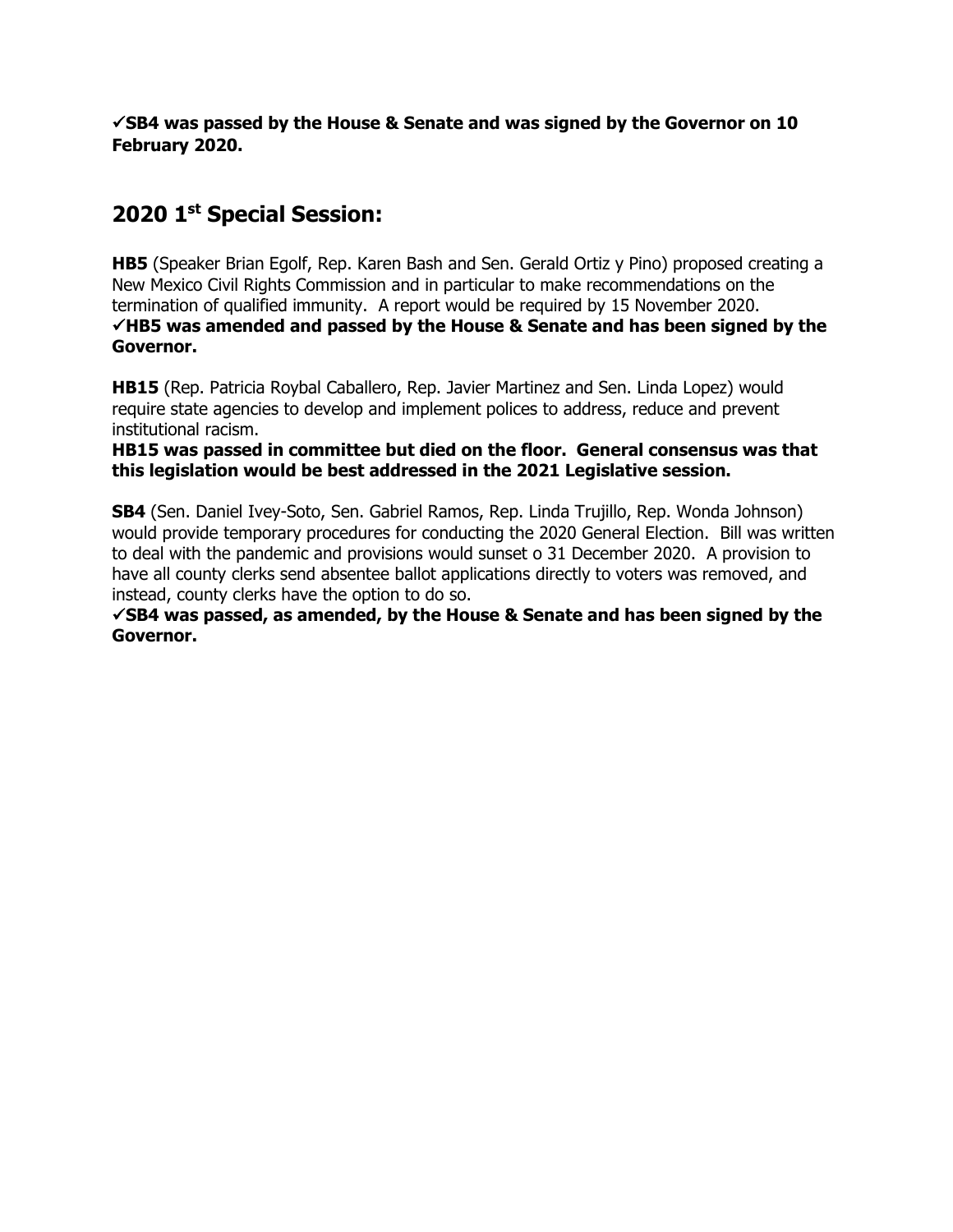# <span id="page-18-0"></span>YOUTH MINISTRY REPORT

I've always believed youth ministry is inherently relational, about the ways in which we walk alongside young people as we seek to recognize God walking alongside us in the journey of life. As with so many places in our lives, we have been challenged this year to develop and discover new ways to be in relationship when we can't physically be together.

Following Triennium last summer, we had a consistent monthly gathering going for churches in the presbytery, gathering for times of fellowship and relationship, including numerous churches in this collaborative ministry. Like so many things, this came to a quick halt in mid-April, and I have shifted my efforts to try to more directly support individual churches as they adapted to youth ministry in a COVID-19 world. In the past month, we've started having monthly support calls for youth leaders, offering space to share best practices and ideas for what is working for individual groups, as well as providing encouragement for one another as we navigate these difficult times. Soon we'll try our first "virtual" presbytery youth hangout via Zoom, offering space for connection across the presbytery. As always, we try to remain adaptable and aware of the unique needs of our many different churches.

Looking forward, we hold plans loosely, recognizing how our call to ministry may change as the world continues to change around us. We hope to continue offering largegroup virtual opportunities over the coming months, provided they create meaningful space (and aren't just one more Zoom call for our youth to join). We also plan to pick up on our Doctrine of Discovery service learning trip next summer, but will only do so with full confidence in the safety of our participants.

A new and developing opportunity within the presbytery is a college-aged ministry group, continuing to engage with youth who have been connected with presbytery events over the past few years. Especially in our current COVID-19 world, these young adults in a period of transition are seeking community more than ever, and we are exploring ways to engage with that group, particularly following the leadership of those young adults as we discern how to move forward.

Please continue to pray for the young people of our presbytery, as they seek to process and find a new normal in a quickly changing world.

Submitted by Luke M. Rembold,

Presbytery of Santa Fe Youth and Young Adult Ministry Coordinator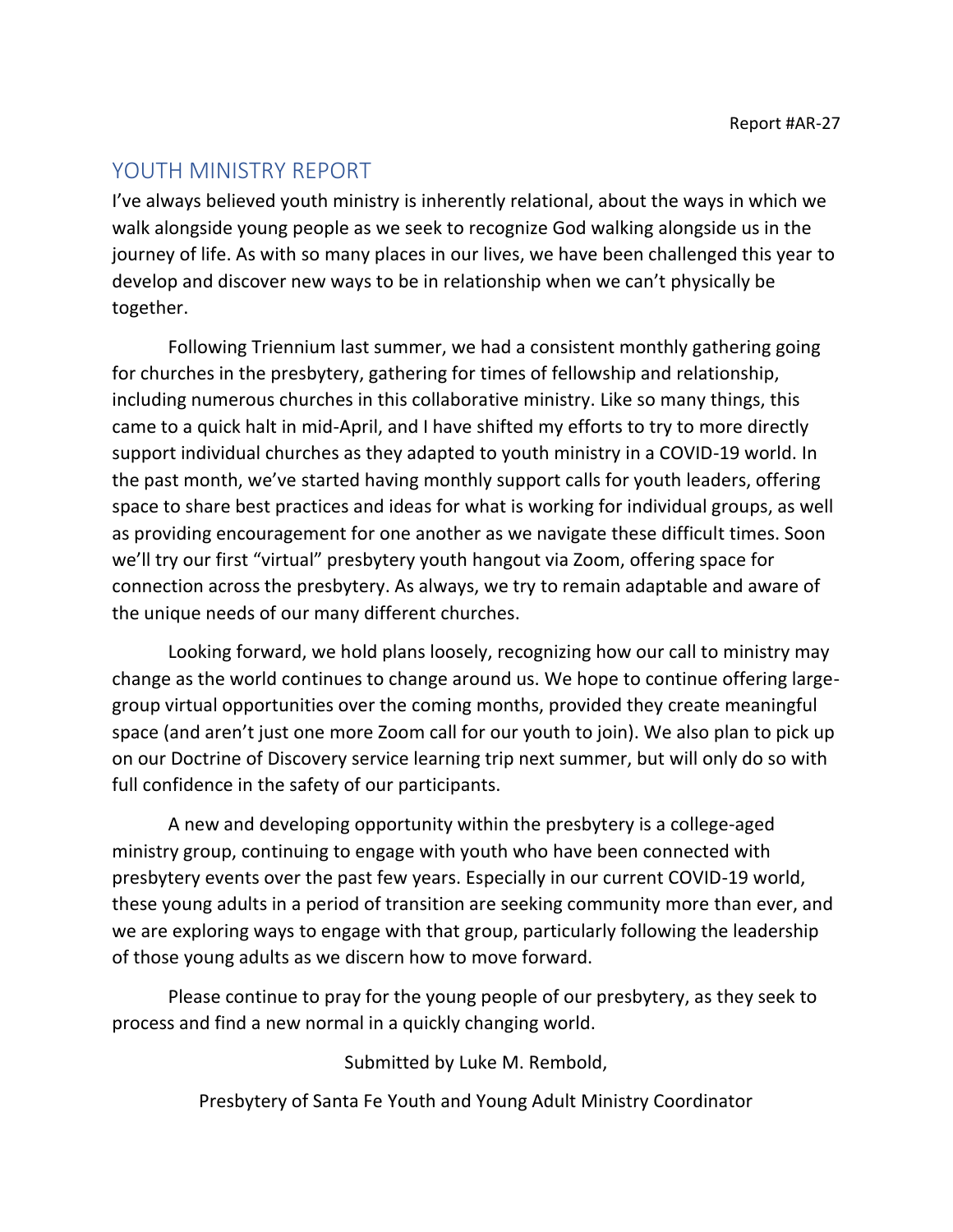## <span id="page-19-0"></span>ALBUQUERQUE YOUNG ADULT VOLUNTEER PROGRAM

At last October's presbytery meeting, we commissioned 5 YAVs on behalf of the presbytery, challenging and blessing them for the year of service and growth ahead. Little did we know at that point just what they would be challenged with in the coming spring! While one of our ABQYAVs discerned in December 2019 that they would leave the program, our other four persevered through an incredibly challenging spring and finished the year out in July 2020.

The 2019 ABQYAV program year brought a lot of newness. We had three new partners, the New Mexico Wilderness Alliance, the Lutheran Family Services Refugee and Asylee program, and a shared position with New Mexico Interfaith Power and Light and Earthkeepers 360 (based out of FPC Santa Fe). We had also moved ABQYAV housing from Menaul School to a house owned by First Presbyterian Church ABQ, allowing YAVs to be in a neighborhood and create their own home space in a new way. While we always have a lot of learn in the midst of newness as we develop relationships and learn about our partners, it also reflects our ongoing growth and development as a program.

The 2019 ABQYAV program year was also unprecedented in terms of health challenges. Our year began three days in with a YAV being struck by a truck while on his bicycle, resulting in over a month of hospital and rehab stays before he was able to move into the YAV house. His recovery continued throughout the year. Another YAV had a brief emergency room visit for kidney stones. At the close of the year, a different YAV wiped out on their bicycle taking a turn on slippery roads during a monsoon. And all of this before we even start talking about the challenges of COVID-19.

While international YAVs were sent home in early April because of COVID-19, domestic YAVs had the choice whether to return home or to stay at site, and each of our four YAVs chose to stay in ABQ for the duration of their term of service. However, this wasn't always easy, as YAVs were spending even more time in close proximity to one another at the YAV house, and many of their opportunities for building relationships in the broader community and exploring New Mexico were limited at best. We are incredibly proud of the four ABQYAVs for their perseverance and dedication to finishing their time in ABQ.

Looking to the future, the in-person 2020-2021 YAV program year was cancelled by our Louisville office at the Presbyterian Mission Agency (a "virtual" YAV year is being offered by the Louisville office for interested young adults). Both the national program and our local ABQYAV board have chosen to use this time to evaluate our mission and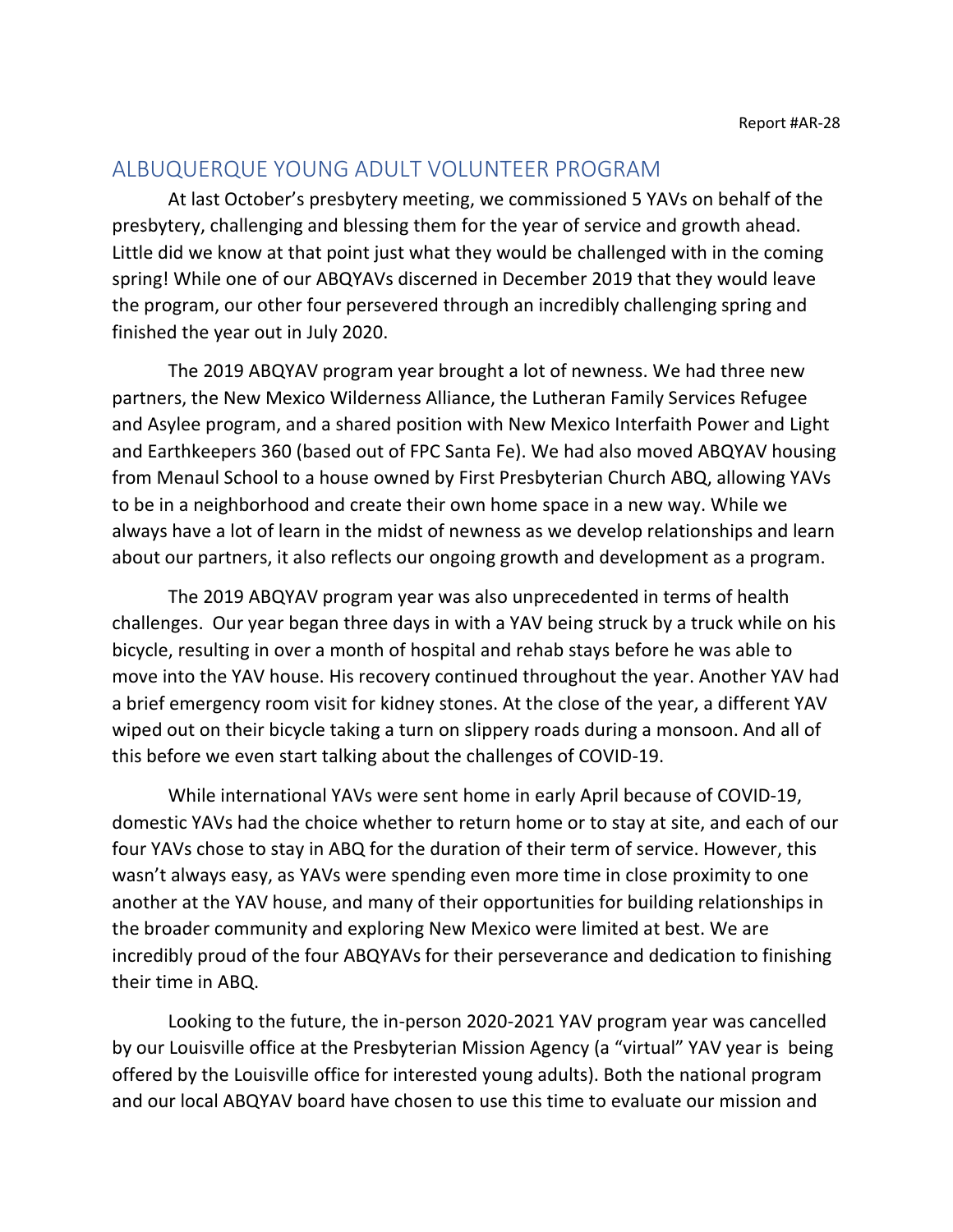programming, and dedicate additional time to relationship-building with the community. Without YAVs on the ground, the work of the site coordinator will focus on an examination of our local programming, collaboration with the Louisville office on broader YAV program review, and preparation for what we hope will be a robust 2021- 2022 program year.

I'm also excited to have additional opportunities to share with churches in this unique season of ABQYAV! Please reach out, whether for a minute for mission or sermon, or for a special virtual event for us to talk more about the ABQYAV program. As always, we are grateful for the incredible prayers and support of this presbytery.

Submitted by Luke M. Rembold, ABQYAV Site Coordinator, Presbytery of Santa Fe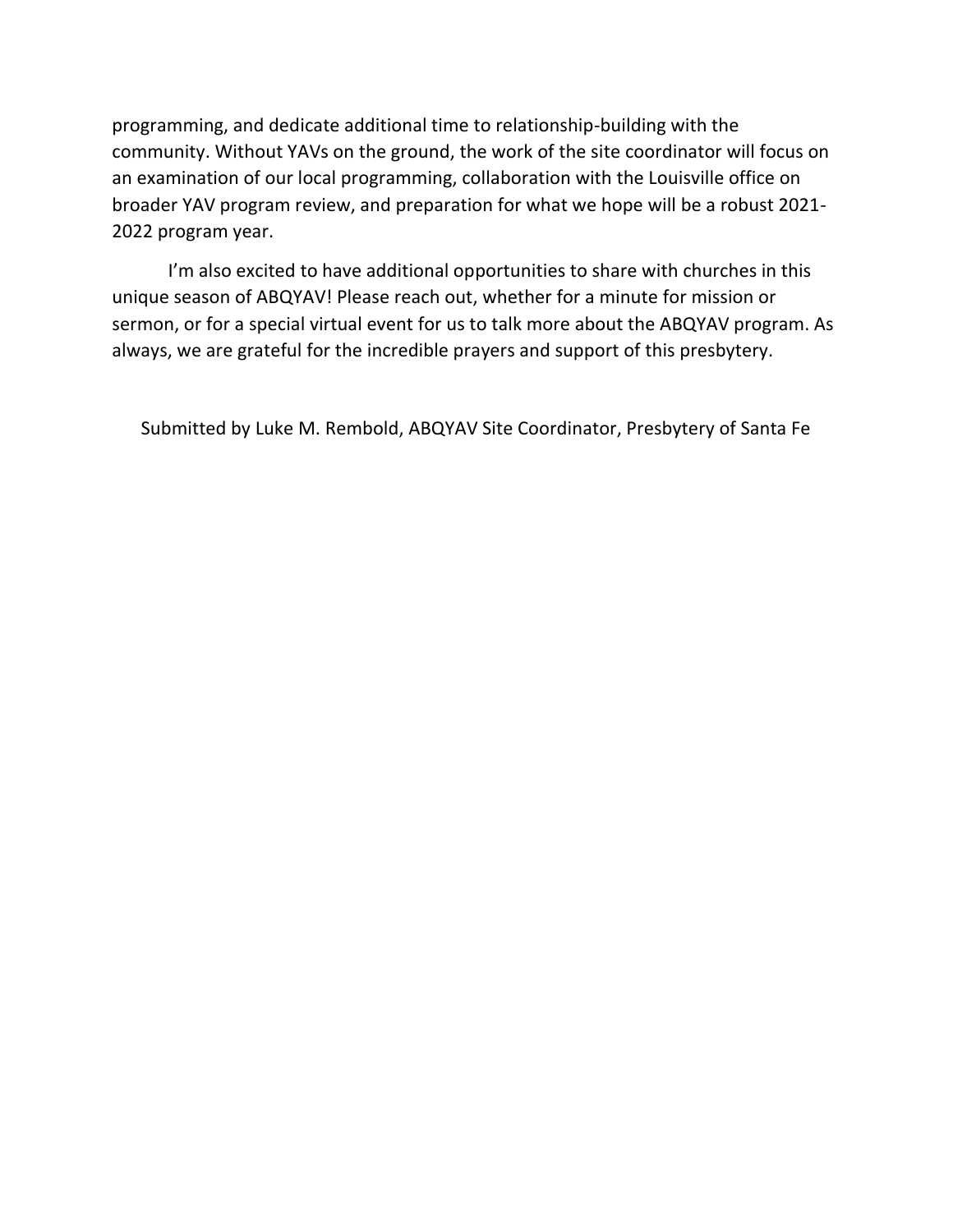## <span id="page-21-0"></span>MISSION NETWORKING COMMITTEE

### **MNC ANNUAL REPORT TO PRESBYTERY -- October 17, 2020**

Rev. Roger Scott Powers, Chair [\(pastor.standrewabq@aol.com\)](mailto:pastor.standrewabq@aol.com)

### **Mission Co-Worker Visit**

Visit by Leisa Wagstaff, Mission Co-Worker in South Sudan, coordinated by Judy Crawford.

## **Quarterly Mission Chair Gatherings**

The MNC began hosting quarterly Zoom gatherings of Mission Chairs and other interested persons from congregations across Santa Fe Presbytery. One was held on June 6 and another was held on September 10. The gatherings provide opportunities for sharing, networking, and learning from one another. Mission partnerships between congregations working in similar mission areas are encouraged where mutually beneficial.

## **2020 MNC Expenditures**

As of October 6, the Mission Networking Committee has supported the Presbytery's Cuba Partnership with \$400 and donated \$1,300 in support of COVID Relief in Native Communities, as follows:

\$400 Black Mountain Mission

\$400 Chinle Trinity Presbyterian

\$400 Laguna United Presbyterian

\$100 Notah Begay III Foundation Covid 19 Relief Fund

## **Synod of the Southwest Native American Relief Project**

In response to the letter from the Native American Ministries Coordinating Committee of the Synod of the Southwest requesting financial support for its Native American Relief Project, the MNC voted to recommend to CT that \$10,000 be donated from Santa Fe Presbytery's portion of the Peace & Global Witness Offering (Fund 2077; current balance: \$20,545). Given the amount of money, CT referred this to the October meeting of Presbytery for a floor vote.

## **Family-to-Family Fund**

As of October 6, the presbytery has distributed \$18,820.76 among 43 households in need. The fund's current balance is almost \$24,500.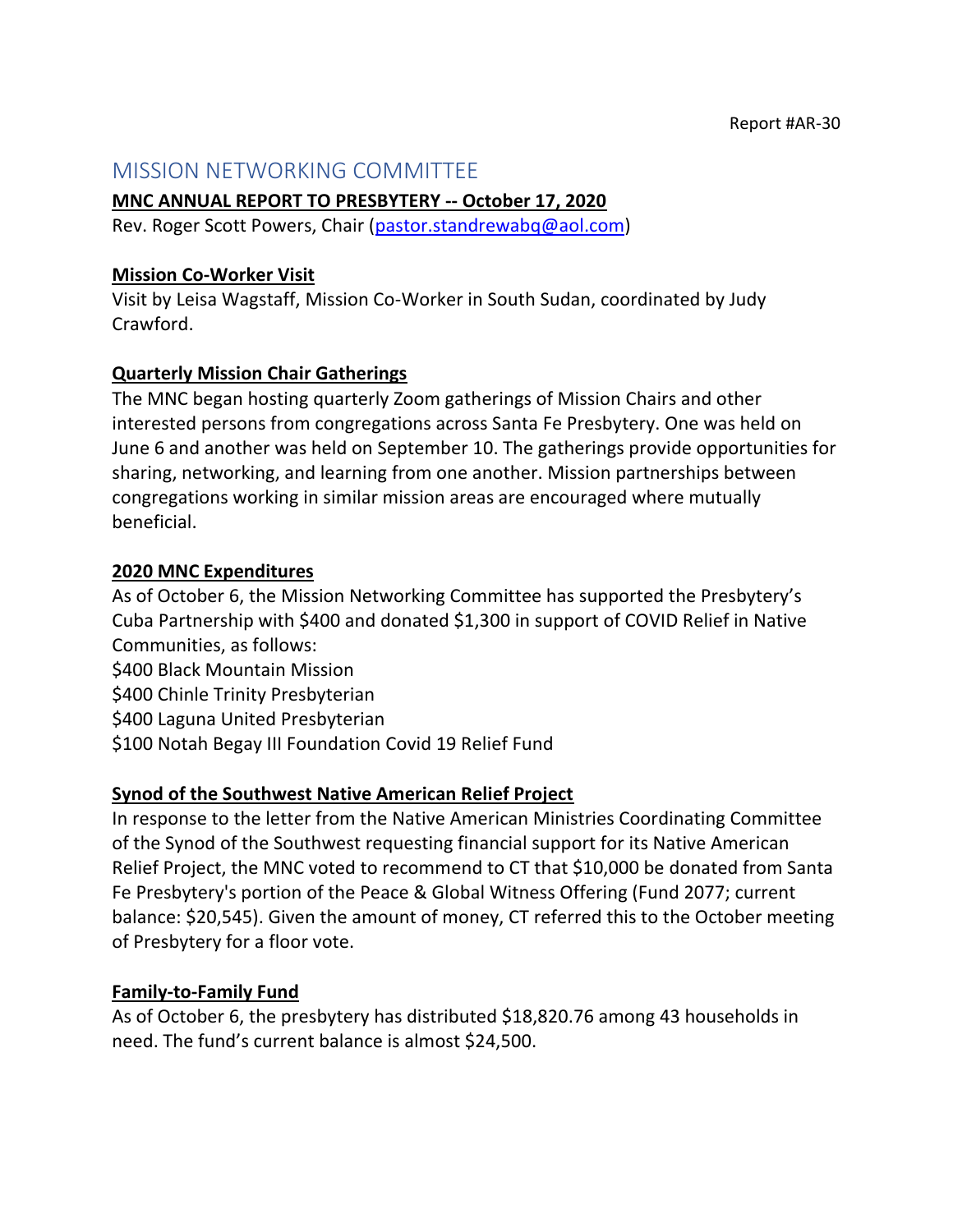## **PC(USA) Matthew 25 Initiative**

Seven congregations in our presbytery and the ABQ YAV Site have now joined our denomination's Matthew 25 Initiative:

- -- St. Andrew Presbyterian Church (Albuquerque)
- -- Second Presbyterian Church (Albuquerque)
- -- First Presbyterian Church (Farmington)
- -- First United Presbyterian Church (Las Vegas)
- -- First Presbyterian Church of Santa Fe
- -- Westminster Presbyterian Church (Santa Fe)
- -- White Rock Presbyterian Church
- -- Albuquerque YAV Site

## **Earth Care Congregations**

Four congregations in our presbytery have become Earth Care Congregations:

- -- First Presbyterian Church | Albuquerque, NM
- -- La Mesa Presbyterian Church | Albuquerque, NM
- -- Las Placitas Presbyterian Church | Corrales, NM
- -- New Life Presbyterian Church | Albuquerque, NM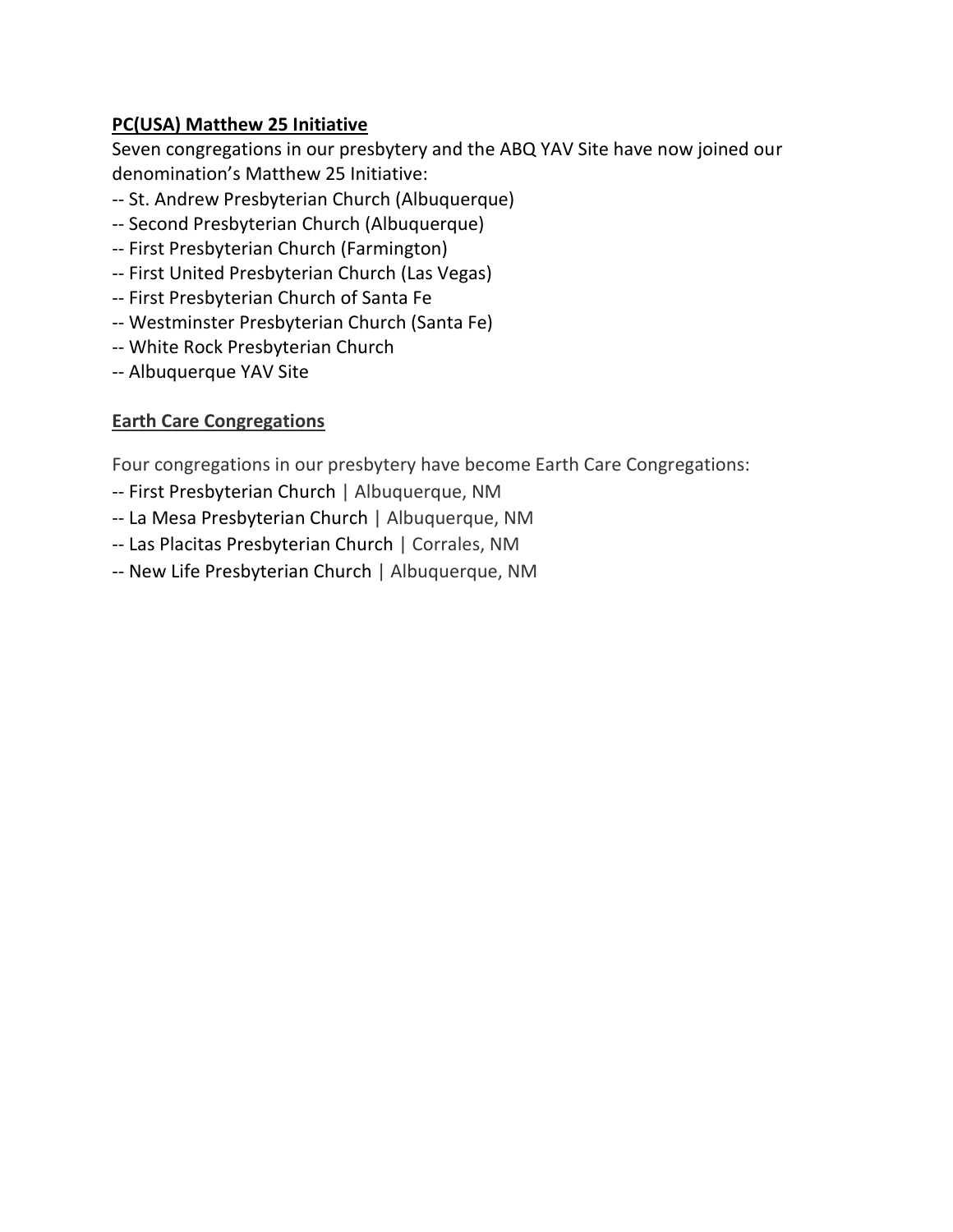# <span id="page-23-0"></span>EDUCATION NETWORKING COMMITTEE

The Education Networking Committee met twice since October of 2019: November 7, 2019 and January 9, 2020.

Committee member Olga Joyce completed her term of service at the end of December. Committee members for 2020 are: Teaching Elders Kay Johnson, Asher Dean, and Lou Knowles; Ruling Elders Louann Johnson, Jennifer Holmes, Tanya Blankinship, John Emerson, and Art Romero, and Susie Chang: and the Presbytery's Youth and Young Adult Ministry Coordinator Luke Rembold, and Administrator/Associate Stated Clerk Tiffany Lo-Finch. Louann Johnson and Tanya Blankinship served as Co-Chairs in 2019 and 2020. At the January 2020, meeting Teaching Elder Kay Johnson resigned from ENC to serve on other Presbytery committees.

Before the March 2020 meeting was held, a public health stay at home order was issued for the state of New Mexico due to the Coronavirus pandemic, so meetings could not be held in March or May.

In June the Review of Presbytery Design Task Force recommended that each networking committee have just 3 committee members going forward. Tanya Blankinship and Louann Johnson agreed to stay on the committee, with the third position vacant.

The ENC is sponsoring an educational Zoom course October 8 – November 19 on Anti-Racism and Privilege. The class will feature a different guest speaker each week who can provide both personal testimony, data and understanding of systemic conditions, and suggest ways in which we can do something about them.

Respectfully Submitted,

Lou Ann Johnson and Tanya Blankinship, Co-Chairs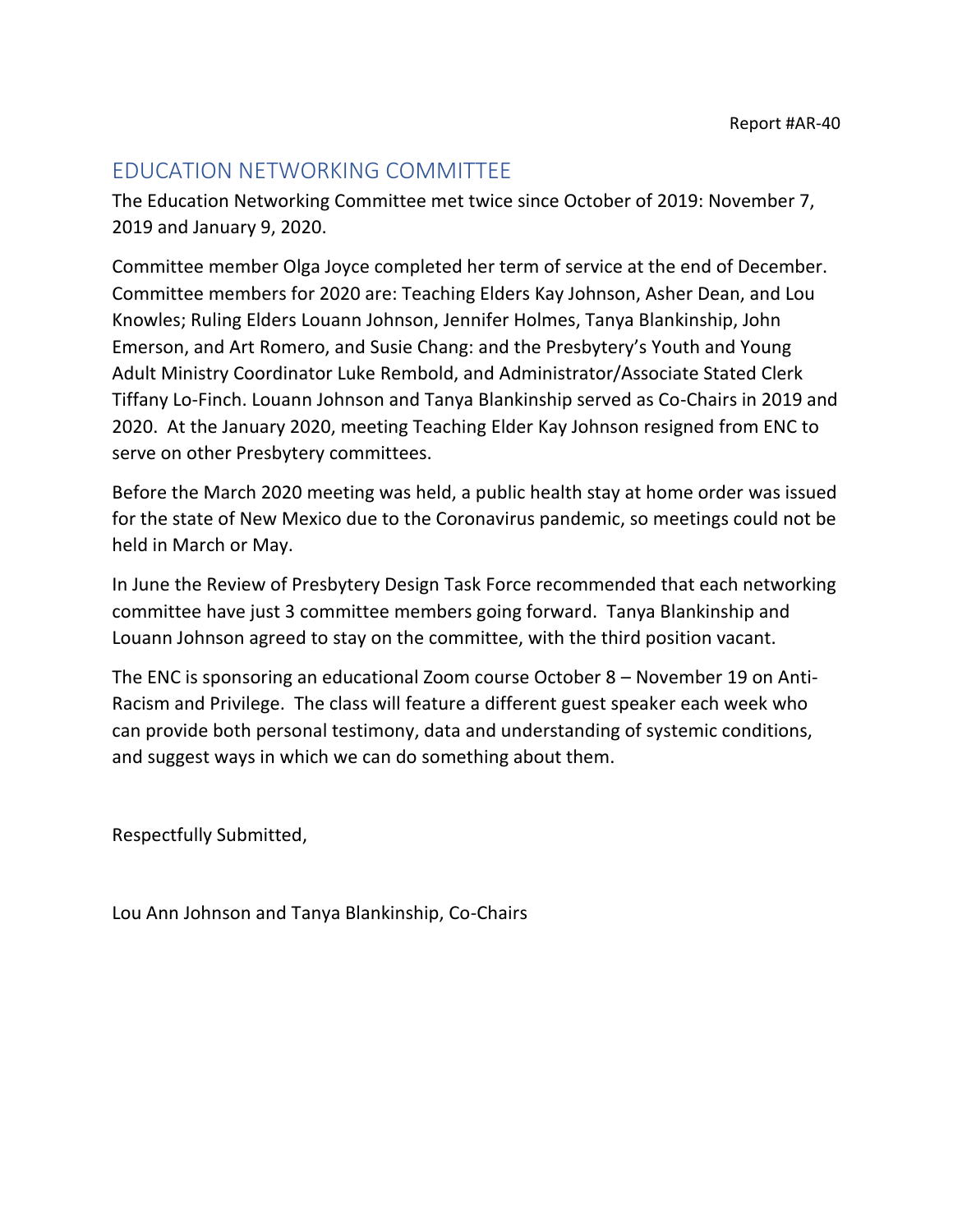# <span id="page-24-0"></span>PERSONNEL COMMITTEE

The Personnel Committee has met with each member of the staff of the Presbytery and begun evaluations of the position descriptions. Based on the proposed recommendations from the Task Force, the committee will continue to assess the needs for support within the context of the work necessary to assist the Administrator and support her role.

At this time, the committee has affirmed the work that is being done by the part time staff: Administrative Assistant: Marie Elena Miller, Stated Clerk: Stephen Rhoades, Associate for the Commission on Ministry: Bill Humphries, Financial Assistant: Chad Poole, Communications Coordinator: Claire Lewis and Chaplain: Takako Terino.

The committee also wants to affirm the work of the full time staff, Administrator: Tiffany Lo-Finch and Young Adult Volunteer Coordinator: Luke Rembold. Luke's work include quarter time working with youth and young adults within the Presbytery of Santa Fe.

Committee members include: Randy Campbell, Nelson Capitan, Jan Micali, Toby Montoya, Susan Keil Smith and Judith Todd. We are grateful for the opportunity to serve in this capacity as our work contributes to the vitality of the presbytery.

Submitted by Susan Keil Smith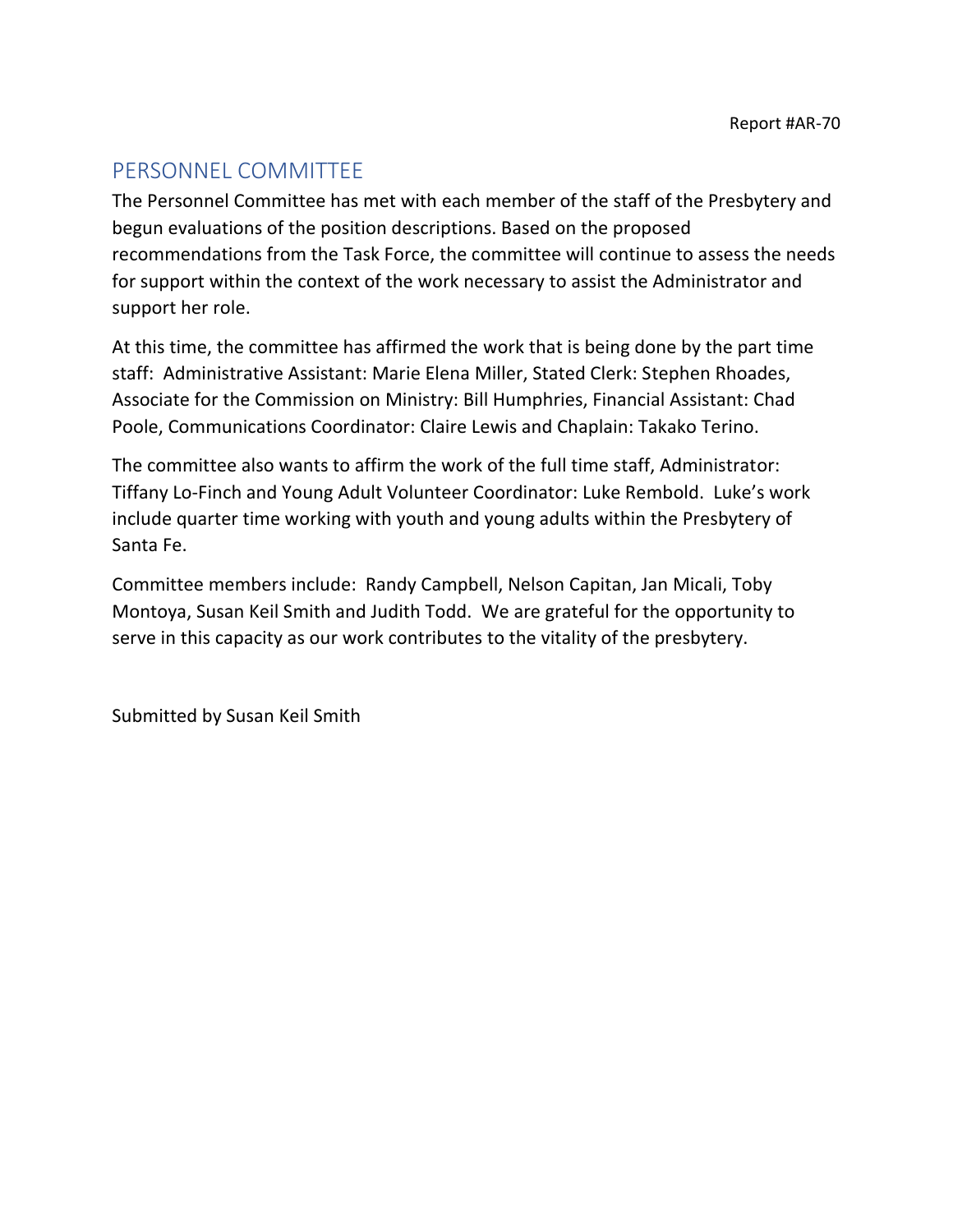# <span id="page-25-0"></span>NECROLOGY REPORT

# **Presbytery of Santa Fe October 2020**

| <b>Teaching Elders</b>                                                                                                                                                                                        | <b>Date Ordained</b>                                                                       | Date of Death                                                                                                                                    |
|---------------------------------------------------------------------------------------------------------------------------------------------------------------------------------------------------------------|--------------------------------------------------------------------------------------------|--------------------------------------------------------------------------------------------------------------------------------------------------|
| Rev. James Anderson<br>Rev. Richard Avery<br>Rev. Robert Craig<br>Rev. Peter Frazier-Koontz<br>Rev. Earl Harvey                                                                                               | May 15, 1954<br>January 3, 1960<br>September 28, 1979<br>November 29, 1968<br>June 1, 1952 | November 15, 2019<br>March 15, 2020<br>October 19, 2019<br>September 11, 2020<br>April 2, 2020                                                   |
|                                                                                                                                                                                                               |                                                                                            |                                                                                                                                                  |
| <b>Ruling Elders</b>                                                                                                                                                                                          | <b>Date Ordained</b>                                                                       | Date of Death                                                                                                                                    |
| <b>Albuquerque, Covenant</b>                                                                                                                                                                                  |                                                                                            |                                                                                                                                                  |
| <b>William Burk</b>                                                                                                                                                                                           | January 9,1985                                                                             | March 15, 2020                                                                                                                                   |
| Gerry Freyermuth                                                                                                                                                                                              | March 20, 1977                                                                             | August 24, 2020                                                                                                                                  |
| <b>Albuquerque, First</b><br><b>Caroline Beaumont</b><br><b>Edward Beaumont</b><br>Jean Bridges<br>Norman Brown<br><b>Harry Drake</b><br><b>Marshall Farris</b><br><b>Gretchen Gardner</b><br><b>Kay Sisk</b> |                                                                                            | Sept 22, 2020<br>May 1, 2020<br>October 29, 2019<br>April 16, 2020<br>August 22, 2020<br>June 20, 2020<br>February 15, 2020<br>February 10, 2020 |
| Albuquerque, Immanuel<br><b>Vonceil Clark</b>                                                                                                                                                                 |                                                                                            | August 10, 2020                                                                                                                                  |
| Albuquerque, Rio Grande<br><b>Bill Edwards</b>                                                                                                                                                                |                                                                                            | September 24, 2019                                                                                                                               |
| Albuquerque, Second<br>David Aaron Lopez<br>Eva (Pacheco) Ortega<br>Avenago F. Padilla<br><b>Elifas Santillanes</b>                                                                                           | February 7, 2010<br>January 11, 1998<br>December 12, 1982<br>June 23, 1946                 | March 29, 2020<br>May 2, 2020<br>October 7, 2019<br>July 22, 2020                                                                                |
| <b>Farmington, First</b><br><b>Barbara Gille</b><br><b>Ray Marley</b>                                                                                                                                         | January 13, 1974<br>1987                                                                   | May 7, 2020<br>October 4, 2019                                                                                                                   |
| Los Alamos, White Rock<br>Irene Davis Dillinger<br>Vernon Kerr                                                                                                                                                |                                                                                            | August 16, 2019<br>May 28, 2020                                                                                                                  |